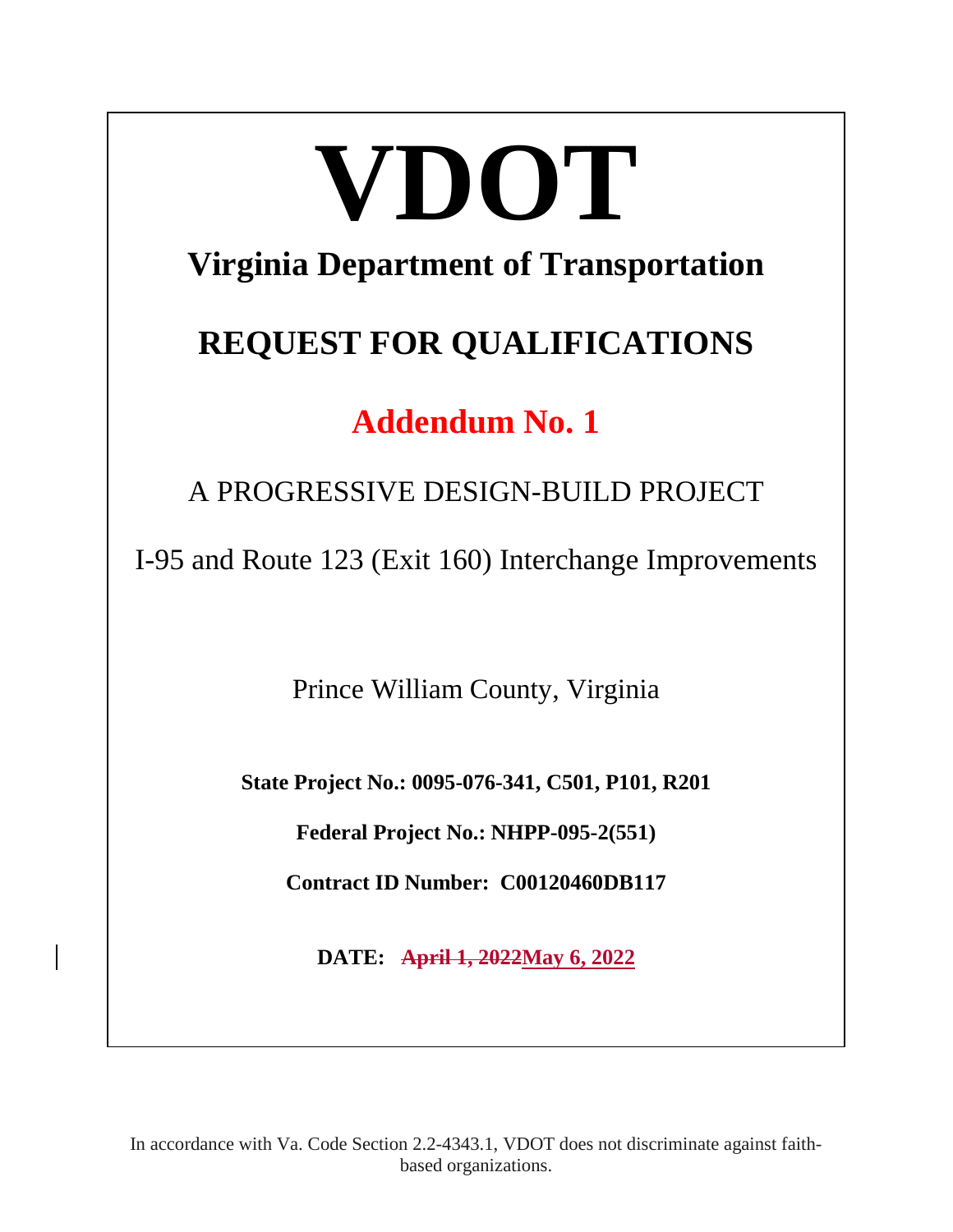#### **TABLE OF CONTENTS**

| 1.0  |                                                                    |  |
|------|--------------------------------------------------------------------|--|
| 1.1  |                                                                    |  |
| 2.0  |                                                                    |  |
| 2.1  |                                                                    |  |
| 2.2  |                                                                    |  |
| 2.3  |                                                                    |  |
| 2.4  |                                                                    |  |
| 2.5  |                                                                    |  |
| 2.6  |                                                                    |  |
| 2.7  |                                                                    |  |
| 2.8  |                                                                    |  |
| 2.9  |                                                                    |  |
| 2.10 | Acknowledgment of Receipt of RFQ, Revisions, and/or Addenda  7     |  |
| 2.11 |                                                                    |  |
| 3.0  |                                                                    |  |
| 3.1  |                                                                    |  |
| 3.2  |                                                                    |  |
| 3.3  |                                                                    |  |
| 3.4  |                                                                    |  |
| 3.5  |                                                                    |  |
| 3.6  | Understanding and Approach to Progressive Design-Build Process  15 |  |
| 4.0  | EVALUATION OF THE STATEMENTS OF QUALIFICATIONS  15                 |  |
| 4.1  |                                                                    |  |
| 5.0  | STATEMENT OF QUALIFICATIONS SUBMITTAL REQUIREMENTS  16             |  |
| 5.1  |                                                                    |  |
| 5.2  |                                                                    |  |
| 6.0  |                                                                    |  |
| 7.0  |                                                                    |  |
| 7.1  |                                                                    |  |
| 7.2  |                                                                    |  |
| 8.0  |                                                                    |  |
| 9.0  |                                                                    |  |
| 10.0 |                                                                    |  |
| 11.0 |                                                                    |  |
| 11.1 |                                                                    |  |
| 11.2 |                                                                    |  |
| 11.3 |                                                                    |  |
| 11.4 |                                                                    |  |
| 11.5 |                                                                    |  |
| 12.0 |                                                                    |  |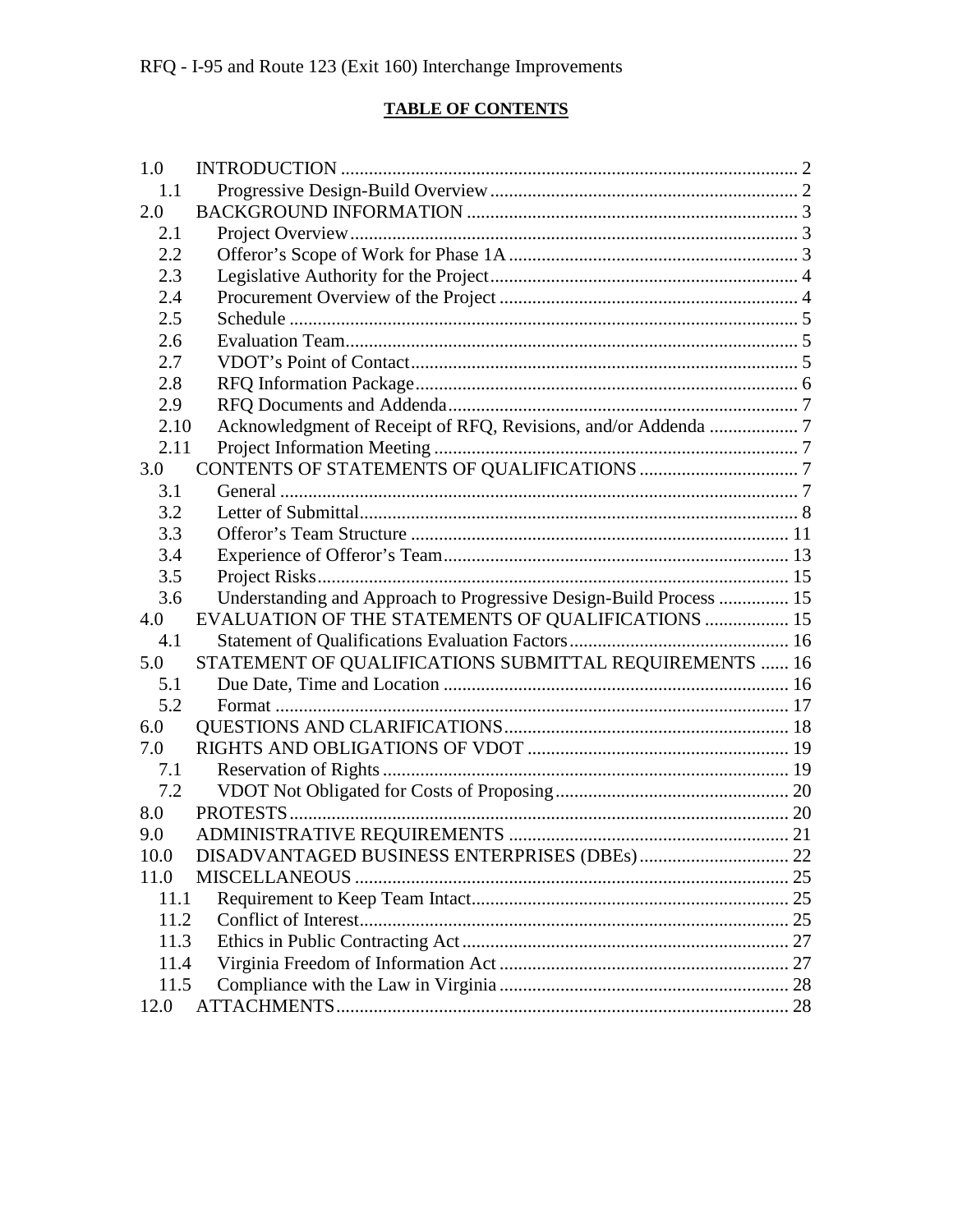### <span id="page-2-0"></span>**1.0 INTRODUCTION**

The Virginia Department of Transportation (VDOT) submits this Request for Qualifications (RFQ) to solicit Statements of Qualifications (SOQs) from those entities (Offerors) interested in serving as the Design-Builder for a Progressive Design-Build contract for the I-95 and Route 123 (Exit 160) Interchange Improvements (Project). The purpose of this RFQ is to solicit information that will enable VDOT to determine which Offerors: (a) are best qualified to work in close collaboration with the Department to perform design and construction services; and (b) will be invited to submit proposals in response to VDOT's Request for Proposals (RFP).

Offeror's SOQs will be rated and scored by a VDOT Evaluation Team based upon the evaluation criteria established in this RFQ and in accordance with the Progressive Design-Build Evaluation Guidelines, dated March 2022. A copy of the same may be found at *<https://www.virginiadot.org/business/design-build.asp>*.

Offeror's SOQs must meet all requirements established by this RFQ. Requirements of this RFQ generally will use the words "shall", "will", or "must" (or equivalent terms) to identify a required item that must be submitted with an Offeror's SOQ. Failure to meet an RFQ requirement may render an Offeror's SOQ non-responsive while the extent to which an Offeror meets or exceeds evaluation criteria will be rated by the VDOT Evaluation Team and be reflective of the VDOT Evaluation Team's scoring (in their sole discretion) of Offeror's SOQs.

#### <span id="page-2-1"></span>**1.1 Progressive Design-Build Overview**

The Progressive Design-Build Project will be designed and constructed in the following three phases:

- Phase 1A (Proof of Concept) The Proof of Concept phase requires the Design-Builder to: (a) establish the Project scope, Project limits, design criteria, and preliminary schedule; (b) confirm that the Project can be completed within the established Guaranteed Maximum Price (GMP); and (c) develop and negotiate a proposal for performing Phase 1B services through the Opinion of Probable Construction Cost (OPCC) process in accordance with Attachment 1.1.
- Phase 1B (Project Development) The Project Development phase requires the Design-Builder to advance the Proof of Concept to a level that would enable the Design-Builder to develop a lump sum proposal for Phase 2 services through the OPCC process, which lump sum is required to be within the established GMP.
- Phase 2 (Final Design and Construction) The Final Design and Construction phase contemplates that the Design-Builder will complete the Released for Construction Plans, achieve Final Completion, and perform all design, construction and other obligations required under the Contract Documents.

The Design-Builder and the Department are expected to work in close collaboration during Phases 1A and 1B to develop the Project's scope and design that meets Project objectives within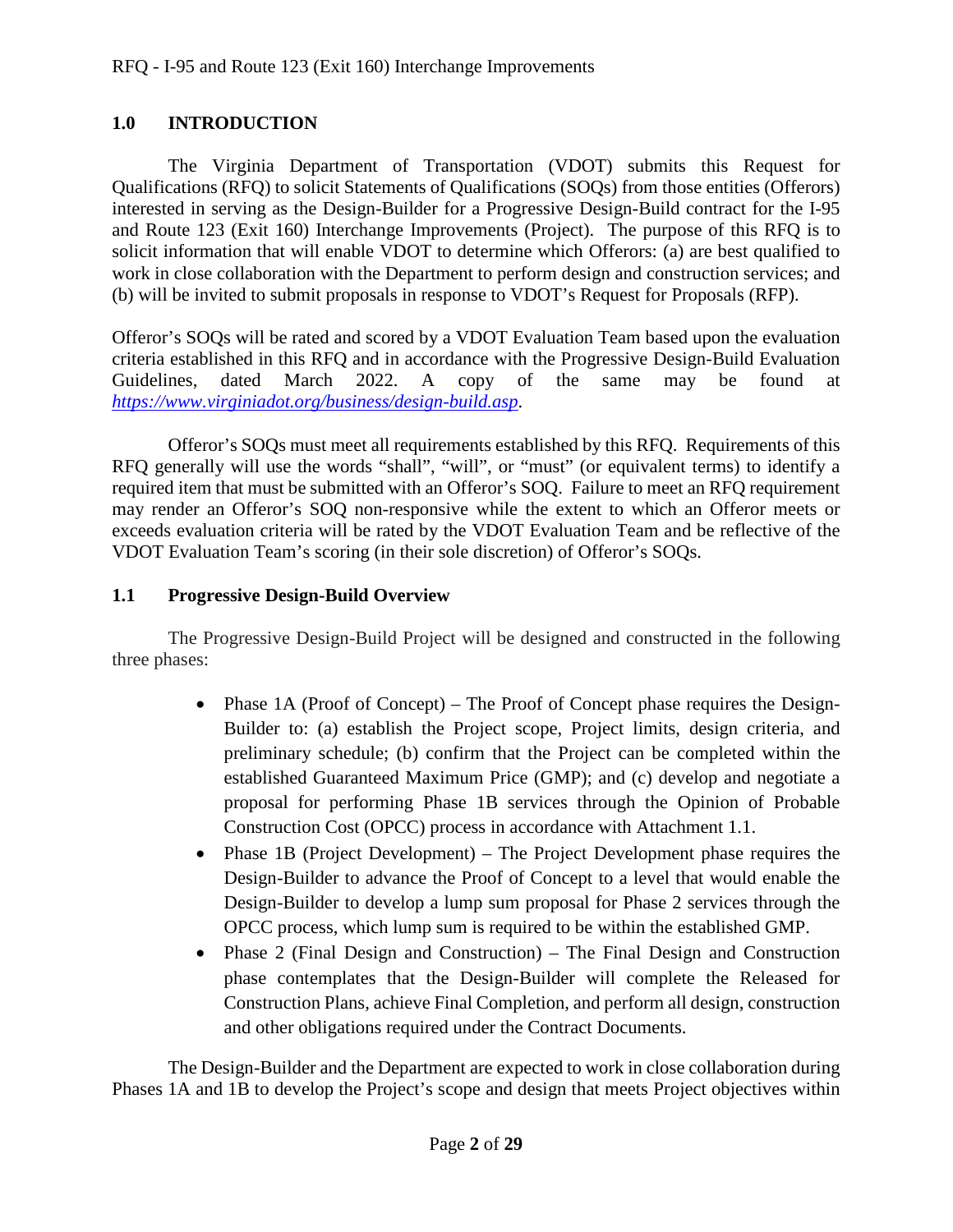the established GMP and negotiate a mutually agreeable Contract Price for delivery of the Project using the OPCC process in accordance with Attachment 1.1. The Design-Builder acknowledges and agrees that the Contract Price cannot exceed the GMP. As part of this collaboration, the Design-Builder will be required to provide open-book pricing information to the Department, including information and bids received from subcontractors and suppliers, to facilitate Department's understanding of the Project pricing and to help ensure the Department is receiving a fair and reasonable price for the entirety of the work. The Department intends to use an Independent Cost Estimator (ICE) to evaluate the Design-Builder's estimates, pricing information and commercial proposal for Phase 2.

The Design-Builder's performance of the Phase 1B and Phase 2 Services is contingent upon Department and the Design-Builder agreeing upon, as applicable, Phase 1B and Phase 2 amendments. If the parties are unable to reach agreement, or if the Department determines for any other reason not to issue the Design-Builder a notice to proceed with the Phase 1B or Phase 2 services, it shall have the right to exercise the termination provisions in the contract and proceed on the Project without the Design-Builder's further involvement. The Design-Builder and its Lead Designer are expressly on notice that the Department shall have the right, but not the obligation, to have the Lead Designer continue to perform services on the Project if the Design-Builder has been terminated for convenience, and that a Three-Party Agreement shall be executed by the Department, the Design-Builder and the Lead Designer on or before the Agreement Date.

#### <span id="page-3-0"></span>**2.0 BACKGROUND INFORMATION**

#### <span id="page-3-1"></span>**2.1 Project Overview**

The I-95 and Route 123 Interchange (Exit 160) in Prince William County will be modified in order to provide operational and safety improvements, capacity improvements, and pedestrian connectivity. The "Strategically Targeted Affordable Roadway Solutions" (STARS) study resulted in the development of a concept that includes replacing the northbound Route 123 to southbound I-95 loop ramp with a signalized left-turn movement west of I-95, modification to the Route 123 and I-95 Express Lane intersection, widening of the Route 123 to southbound I-95 onramp to two lanes, relocation of the southbound I-95 to northbound Route 123 off-ramp, the addition of a shared-use path parallel to northbound Route 123 from Annapolis Way to Devil's Reach Road, and the deck repair/replacement of the I-95 southbound bridge over Occoquan Road.

The Guaranteed Maximum Price (GMP) for the Project is **sixty-five million dollars (\$65,000,000.00)**.

#### <span id="page-3-2"></span>**2.2 Offeror's Scope of Work for Phase 1A**

 The scope of work to be under taken by the Design Builder for the entire Project (Phase 1A, Phase 1B, and Phase 2) includes, among other things all work required to support the design and construction of the following elements: (a) roadway, including alternatives development; (b) supplemental survey and utility test pits; (c) structure and/or bridge; (d) environmental, including NEPA Document support; (e) geotechnical; (f) hydraulics; (g) traffic engineering, including data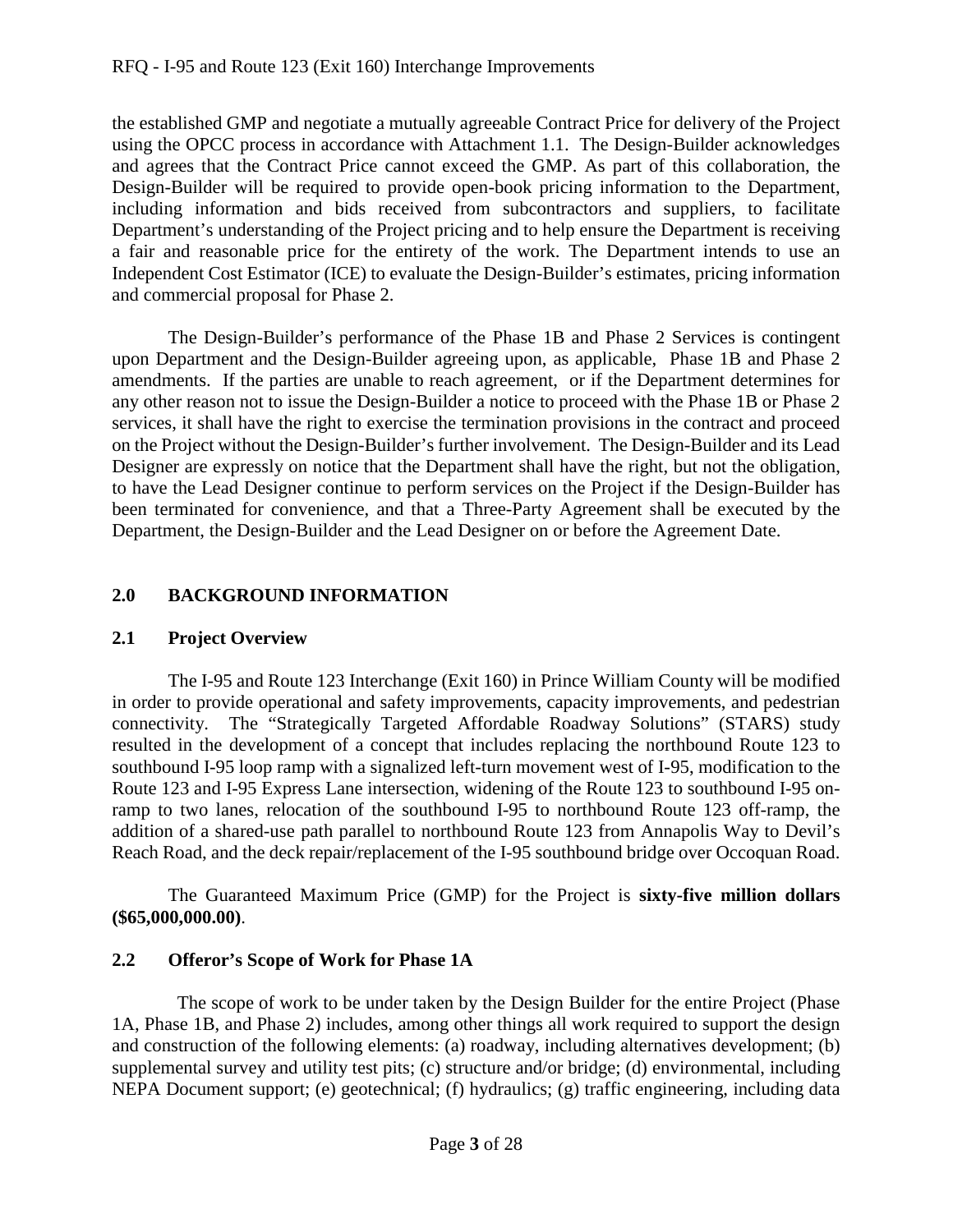collection, forecasting and analysis, including Intelligent Transportation System components (e.g., coordination with the Express Lanes systems); (h) transportation management plan; (i) right-ofway, including possible limited access line changes; (j) utilities, including coordination, adjustments, and relocations; (k) public involvement/stakeholder coordination; (l) quality assurance and quality control; (m) construction engineering and inspection; (n) project controls; and (o) overall Project management. Offerors should note that all work performed on this Project shall be completed using English Units.

The detailed scope of work to be undertaken by the Design-Builder for Phase 1A of the Project will be identified in the RFP. The specific scope of work to be undertaken in Phase 1B will be jointly developed by VDOT and the Design-Builder, the proposal for which will be sought toward the end of Phase 1A. Part 2 Technical Information and Requirements for Phase 2 will be developed by the Design-Builder in consultation with VDOT in the later stages of Phase 1B.

# <span id="page-4-0"></span>**2.3 Legislative Authority for the Project**

§ 33.2-209(B) of the *Code of Virginia* authorizes VDOT and the Commonwealth Transportation Board (CTB) to develop and award contracts using the design-build contracting method. In accordance with the law, VDOT completed the Finding of Public Interest (FOPI) dated April 1, 2022. The FOPI is available for review upon request.

# <span id="page-4-1"></span>**2.4 Procurement Overview of the Project**

VDOT will use a two-phase selection process for the selection of a Design-Builder for the Project. This RFQ represents the first phase in the selection process. VDOT intends to short-list the three (3) highest-ranked Offerors. Only the short-listed Offerors will receive the RFP and be allowed to submit proposals. **Members of teams that are not shortlisted are permitted to join one or more of the Shortlisted teams.** 

The second phase of the selection process will entail the submission of a Technical Proposal, technical presentation/interviews, and a Sealed Price Proposal from each short-listed Offeror. The RFP will contain specific requirements for the Technical and Sealed Price Proposals. Prorated SOQ scores from the RFQ phase of the procurement will contribute to the final Technical Proposal score in accordance with the RFP. The Offeror with the highest SOQ score will be awarded the maximum number of points, twenty (20), as part of their Technical Proposal Score with the remaining Offeror's scores being prorated in accordance with the RFP. Upon completion of the evaluations of the Technical and Sealed Price Proposals, VDOT intends to rank the selected Offerors and initiate negotiations with the highest-ranked Offeror in accordance with the RFP. Upon successful negotiations, the State Engineer the Alternative Project Delivery Division will recommend the Highest-Ranked Offeror to the Chief Engineer for an award of the Progressive Design-Build contract by the CTB.

Offerors are on notice that VDOT may, in its sole discretion, negotiate and award a Progressive Design-Build contract to an Offeror if, upon a written determination, VDOT determines that such Offeror is the only Offeror fully qualified to perform the proposed contract, or that such Offeror is clearly more highly qualified than the others under consideration.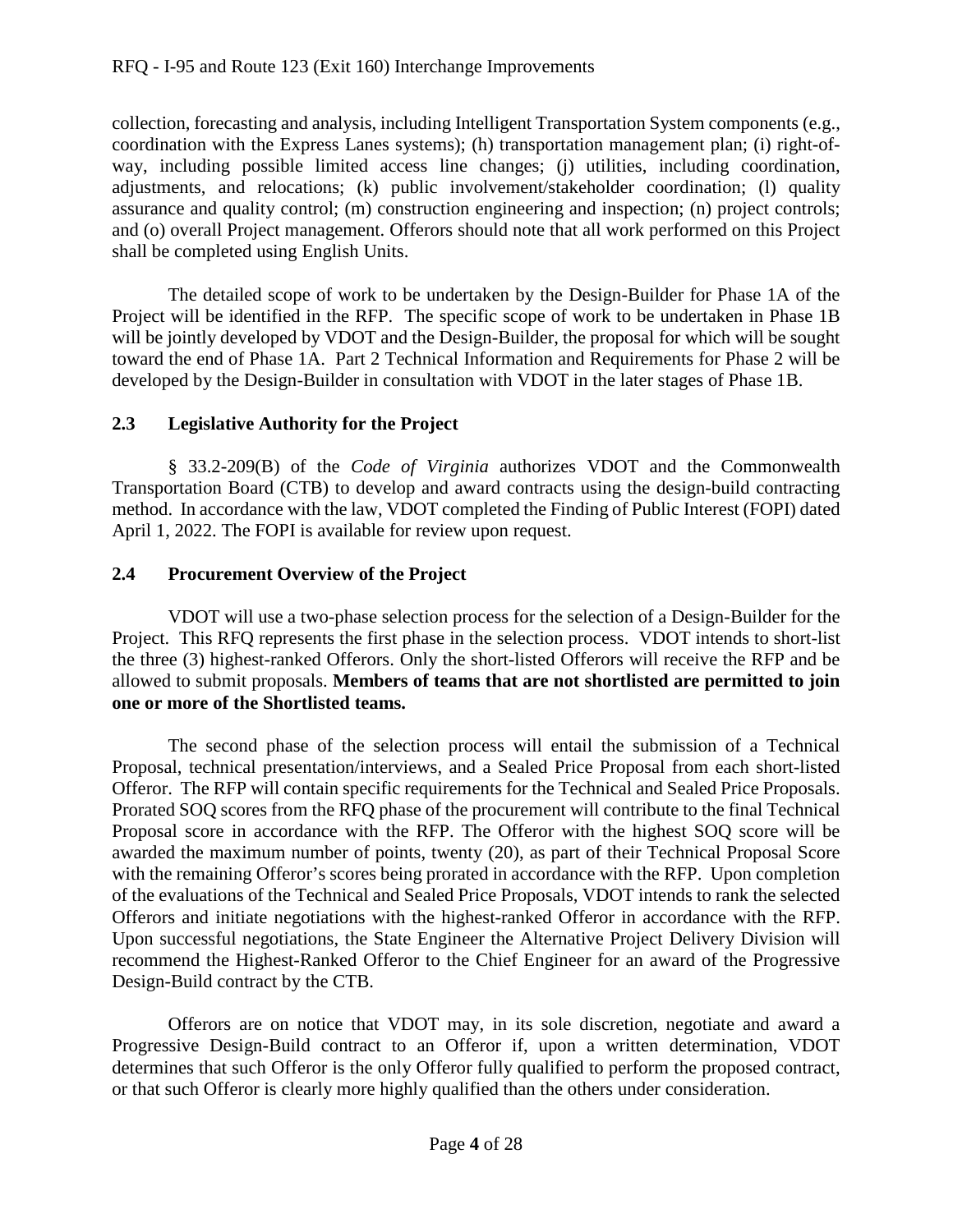#### <span id="page-5-0"></span>**2.5 Schedule**

VDOT currently anticipates conducting this procurement in accordance with the following list of milestones. This schedule is subject to revision and VDOT reserves the right to modify this schedule as it finds necessary, in its sole discretion.

|    | .1 Advertise RFQ                              | 04/01/22                                      |
|----|-----------------------------------------------|-----------------------------------------------|
|    | .2 Project Information Meeting                | $04/21/22$ at 9:00 AM (prevailing local time) |
|    | .3 Deadline to submit questions               | 04/29/22 at 4:00 PM (prevailing local time)   |
|    | .4 VDOT will respond to questions             | 05/06/22                                      |
|    | .5 SOQ Submission Date                        | $05/27/22$ at 4:00 PM (prevailing local time) |
|    | .6 Notification to Offerors of the short-list | 06/22/22                                      |
| .7 | <b>Anticipated RFP Release Date</b>           | 06/29/22                                      |
|    | .8 Technical and Price Proposals are due      | 07/27/22                                      |
|    | .9 Technical Presentation\Interviews          | 08/11/22                                      |
|    | .10 Anticipated Award Date                    | 09/21/22                                      |
|    | .11 Final Completion                          | 12/16/27                                      |

#### <span id="page-5-1"></span>**2.6 Evaluation Team**

An Evaluation Team will be appointed by VDOT to rate and score the SOQs. In addition to the appointed Evaluation Team, VDOT may use any appropriate technical resources to provide assistance in evaluating the submittals.

#### <span id="page-5-2"></span>**2.7 VDOT's Point of Contact**

VDOT's sole point of contact (POC) for matters related to the RFQ shall be Jeffrey A. Roby. VDOT's POC is the only individual authorized to discuss this RFQ with any interested parties, including Offerors. All communications with VDOT's POC about the Project or this RFQ shall be in writing, as required by applicable provisions of this RFQ.

| Name:    | Jeffrey A. Roby, P.E., DBIA                  |
|----------|----------------------------------------------|
| Address: | <b>Alternative Project Delivery Division</b> |
|          | Virginia Department of Transportation        |
|          | 1401 East Broad Street                       |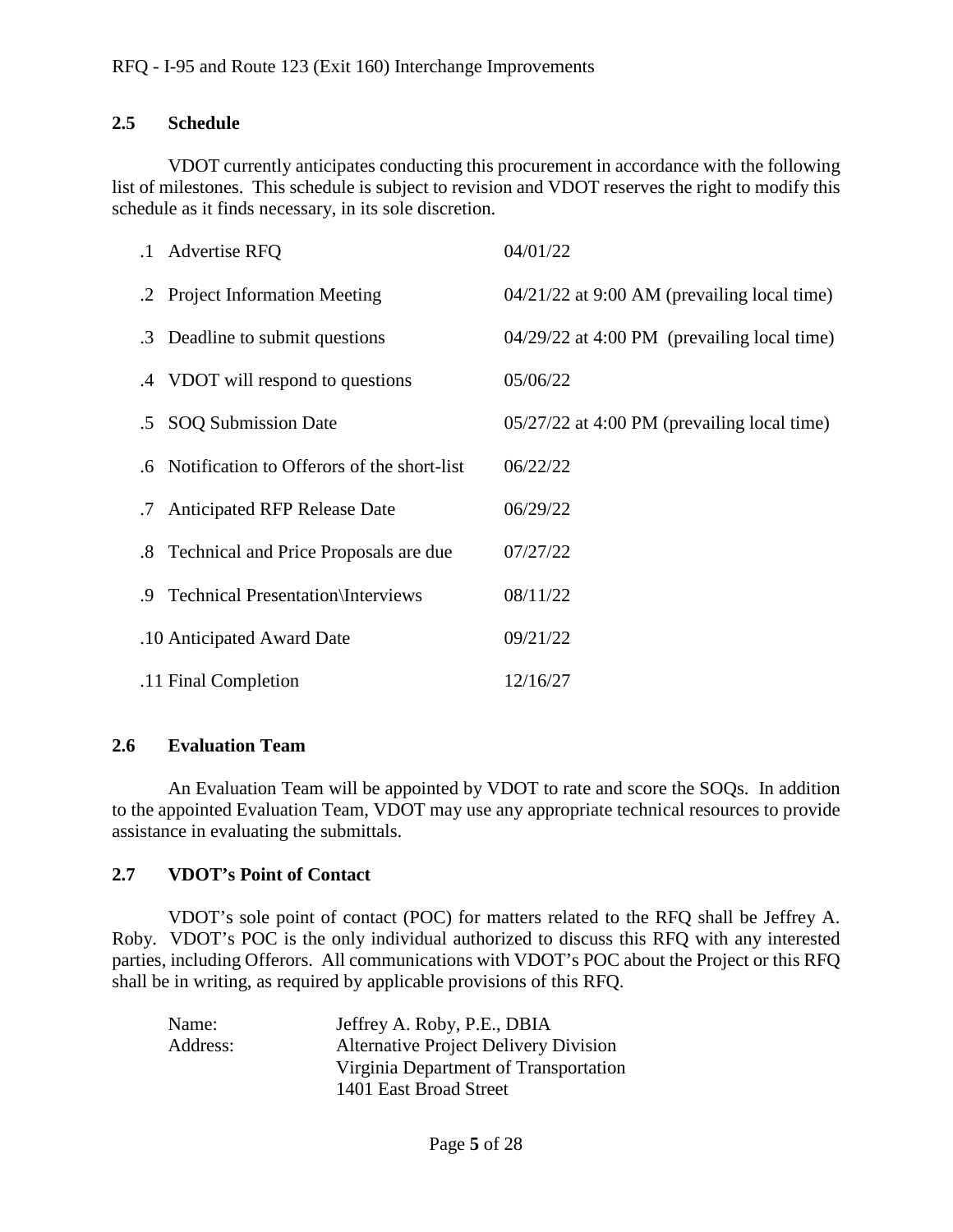Richmond, VA 23219

| Phone: | $(804)$ 921-4134               |
|--------|--------------------------------|
| Email: | jeffrey.roby@vdot.virginia.gov |

VDOT disclaims the accuracy of information derived from any source other than VDOT's POC, and the use of any such information is at the sole risk of the Offeror.

All written communications to VDOT from Offerors shall specifically reference the correspondence as being associated with "I-95 and Route 123 (Exit 160) Interchange Improvements, RFQ No.: C00120460DB117."

#### <span id="page-6-0"></span>**2.8 RFQ Information Package**

Interested Offerors can download RFQ Information package from Bid Express (bidexpress.com) or from *<http://www.virginiadot.org/business/request-for-qualifications.asp>*.

The RFQ Information Package includes:

- 1 Project Location Map
- 2 Draft Part 3\* *Progressive Design-Build Agreement Between Department and Design-Builder* (rev. 03/31/2022)
- 3 Draft Part 3 Exhibit 11.2.7\* *Agreement Among Department, Design-Builder and Lead Designer*
- 4 Draft Part 4\* *Progressive Design-Build General Conditions of Contract Between Department and Design-Builder* (rev. 03/31/2022)
- 5 Part 5 *Division I Amendments to the Standard Specifications General Provisions for Design-Build Contracts Between Department and Design-Builder November 2016*

6 - Draft Modifications to Part 5\* (rev. 03/31/2022)

\* Final version with exhibits and attachments will be provided with the RFP

Offerors shall note that the RFQ Information Package is being provided for informational purposes in advance of the RFP and all documents included therein are subject to minor changes. The contract documents are being provided for the Offerors to familiarize with the requirements and are non-negotiable.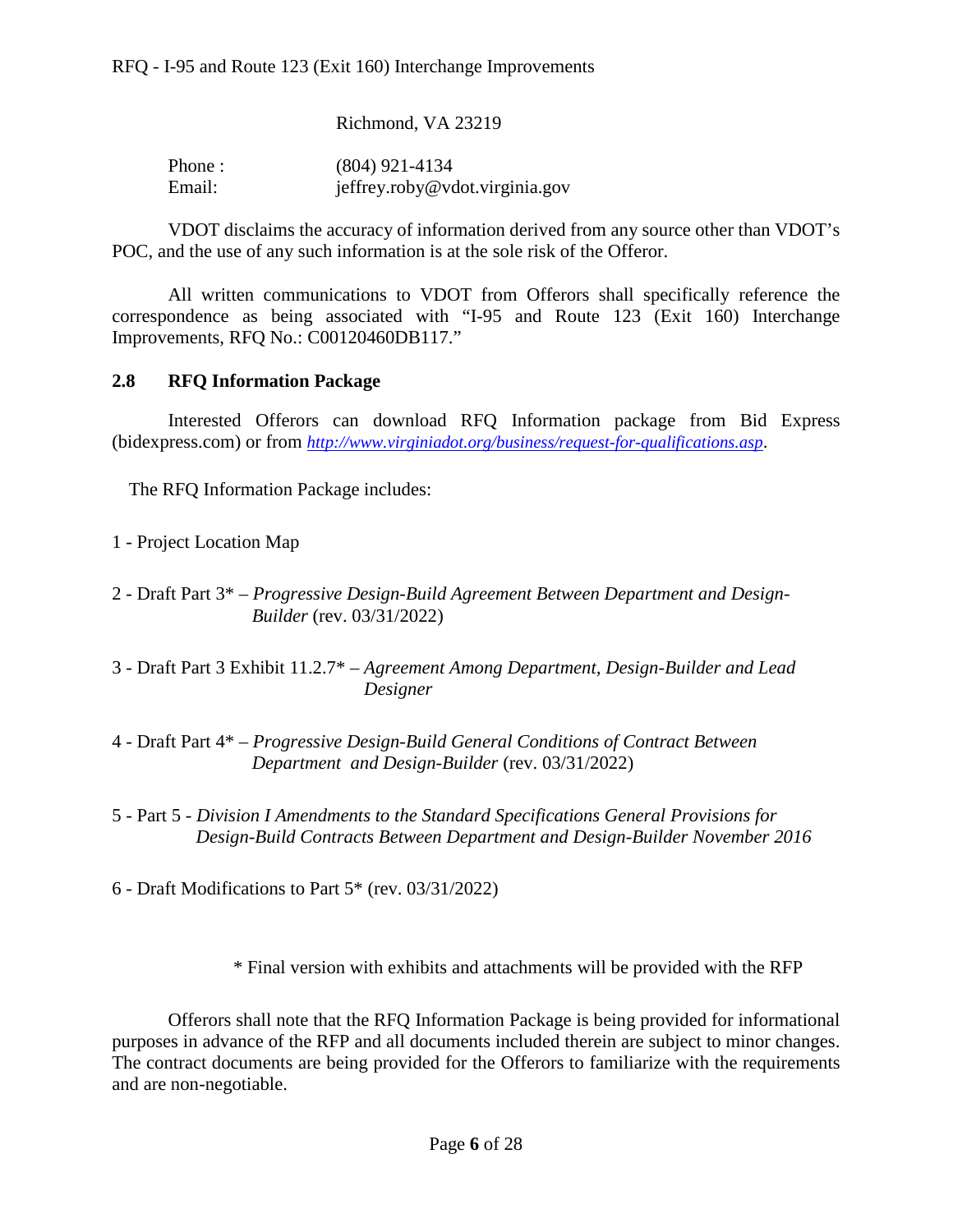# <span id="page-7-0"></span>**2.9 RFQ Documents and Addenda**

The RFQ Documents and Addenda, if any, will be posted on the VDOT Project website at *<http://www.virginiadot.org/business/request-for-qualifications.asp>* and on Bid Express (bidexpress.com).

### <span id="page-7-1"></span>**2.10 Acknowledgment of Receipt of RFQ, Revisions, and/or Addenda**

Offeror shall provide to VDOT the Acknowledgement of RFQ, Revisions, and/or Addenda (Form C-78-RFQ), set forth as Attachment 2.10, signed by the Offeror's Point of Contact or Principal Officer with submission of the SOQ, which will serve as acknowledgement that the Offeror has received this RFQ.

# <span id="page-7-2"></span>**2.11 Project Information Meeting**

VDOT will hold a virtual Project Information Meeting for potential Offerors on the date and time set forth in Section 2.5.

Interested Offerors can join the meeting using the following link: <https://covaconf.webex.com/covaconf/j.php?MTID=m6a624a0ccd343db9481df428040167f8>

# OR

Join using following dial in information:

Join by phone: +1-517-466-2023 (US Toll), +1-866-692-4530 (US Toll Free) Access code: 185 002 3393

# <span id="page-7-3"></span>**3.0 CONTENTS OF STATEMENTS OF QUALIFICATIONS**

This Section describes specific information that must be included in the Statements of Qualifications. The format for the presentation of such information is described in Section 5.2.

# <span id="page-7-4"></span>**3.1 General**

**3.1.1** The RFQ phase of the procurement process is intended to enable Offerors to demonstrate their qualifications to perform the Project, and to enable VDOT to evaluate those qualifications in arriving at a short-list. Offerors are advised that the SOQ should include specific information that will demonstrate the qualifications and experience required by this RFQ. Offerors should note that it is not the intent of VDOT to receive Project-specific design or engineering recommendations as part of this RFQ.

**3.1.2.** The SOQ will consist of all information required under this Section. Offerors shall complete the SOQ Checklist, Attachment 3.1.2, and include it in their SOQs. The purpose of the SOQ Checklist is to aid the Offeror in ensuring all submittal requirements have been included in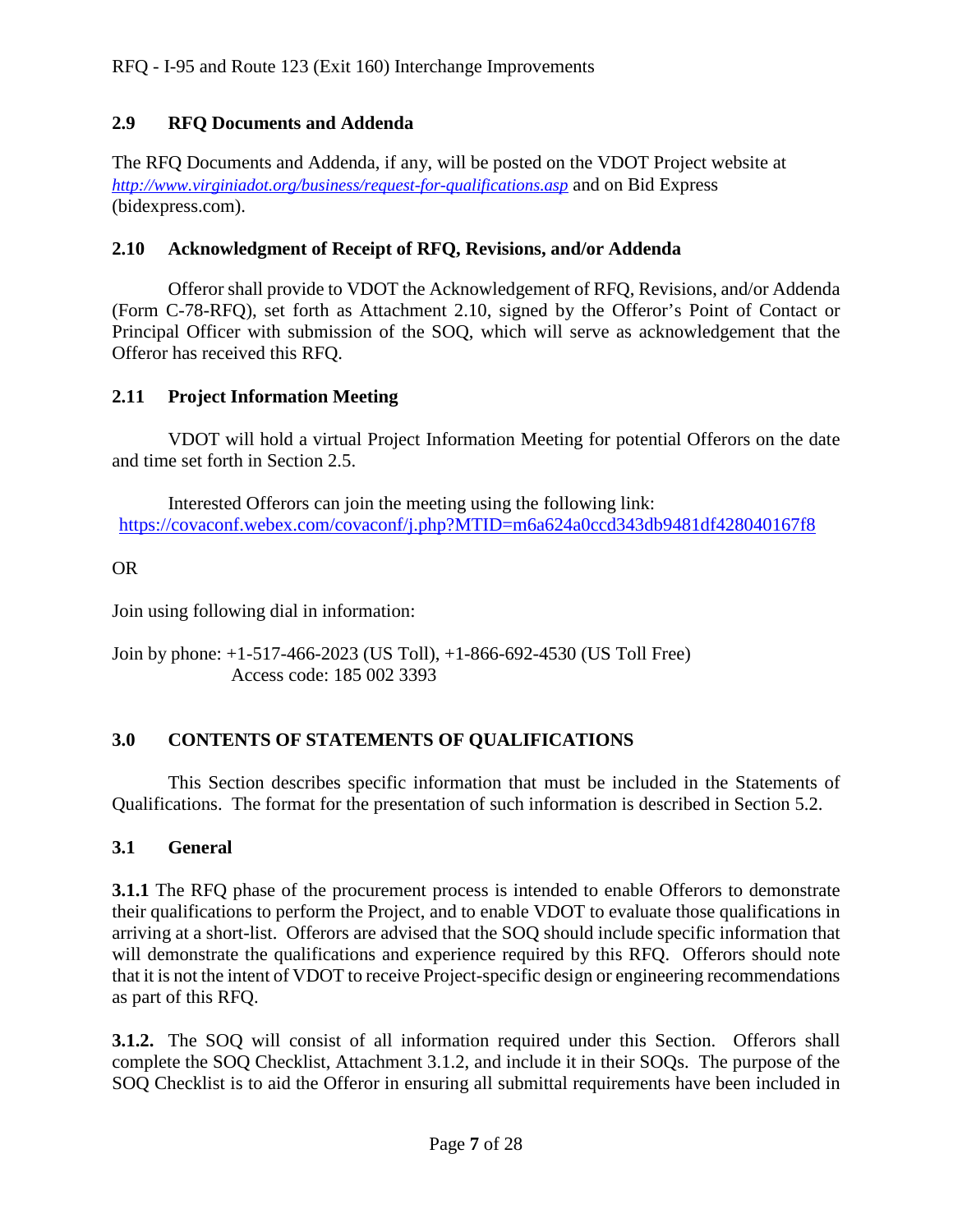the Offeror's SOQ and to provide a page reference indicating the location of each submittal requirement in the SOQ.

**3.1.3.** Offerors shall be aware that VDOT reserves the right to conduct an independent investigation of any information, including prior experience, identified in a Statement of Qualifications by contacting project references, accessing public information, contacting independent parties, or any other means. VDOT also reserves the right to request additional information from an Offeror during the evaluation of that Offeror's SOQ.

**3.1.4.** If the Offeror has concerns about information included in its Statement of Qualifications that may be deemed confidential or Proprietary, the Offeror shall adhere to the requirements set forth by Section 11.4.2.

# <span id="page-8-0"></span>**3.2 Letter of Submittal**

**3.2.1** The Letter of Submittal shall be on the Offeror's letterhead and identify the full legal name and address of the Offeror. The Offeror is defined as the legal entity who will execute the Contract with VDOT. The Letter of Submittal shall be signed by an authorized representative of Offeror's organization.

**3.2.2** Identify the name, title, address, phone and fax numbers, and e-mail address of an individual who will serve as the Point Of Contact for the Offeror.

**3.2.3** Identify the name, address and telephone number of the individual who will serve as the Principal Officer of the Offeror. (e.g., President, Treasurer, Chairperson of the Board of Directors, etc.).

**3.2.4** Identify whether the Offeror will be structured as a corporation, limited liability company, general partnership, joint venture, limited partnership or other form of organization. Identify the team members who will undertake financial responsibility for the Project and describe any liability limitations. If the Offeror is a limited liability company, partnership or joint venture, describe the bonding approach that will be used and the members of such organizations who will have joint and several liability for the performance of the work required for the Project. A single 100% performance bond and a single 100% payment bond shall be provided regardless of any co-surety relationship.

In order to prequalify as a joint venture a completed "Joint Venture Bidding Agreement" must be submitted to and approved by VDOT prior to Statement of Qualifications (SOQ) submittal due date and evidence of the approval shall be included in the appendix of the SOQ. It should be noted that a joint venture is not required to register with the Virginia State Corporation Commission (SCC). Each individual member of the joint venture must be registered with the SCC in accordance with § 2.2-4311.2 of the Code of Virginia. As a requirement of prequalification, joint venture entities need to be properly established with a federal tax ID number. Specific guidance relative to the prequalification process can be found at the following link: [https://www.virginiadot.org/business/const/prequal.asp.](https://www.virginiadot.org/business/const/prequal.asp)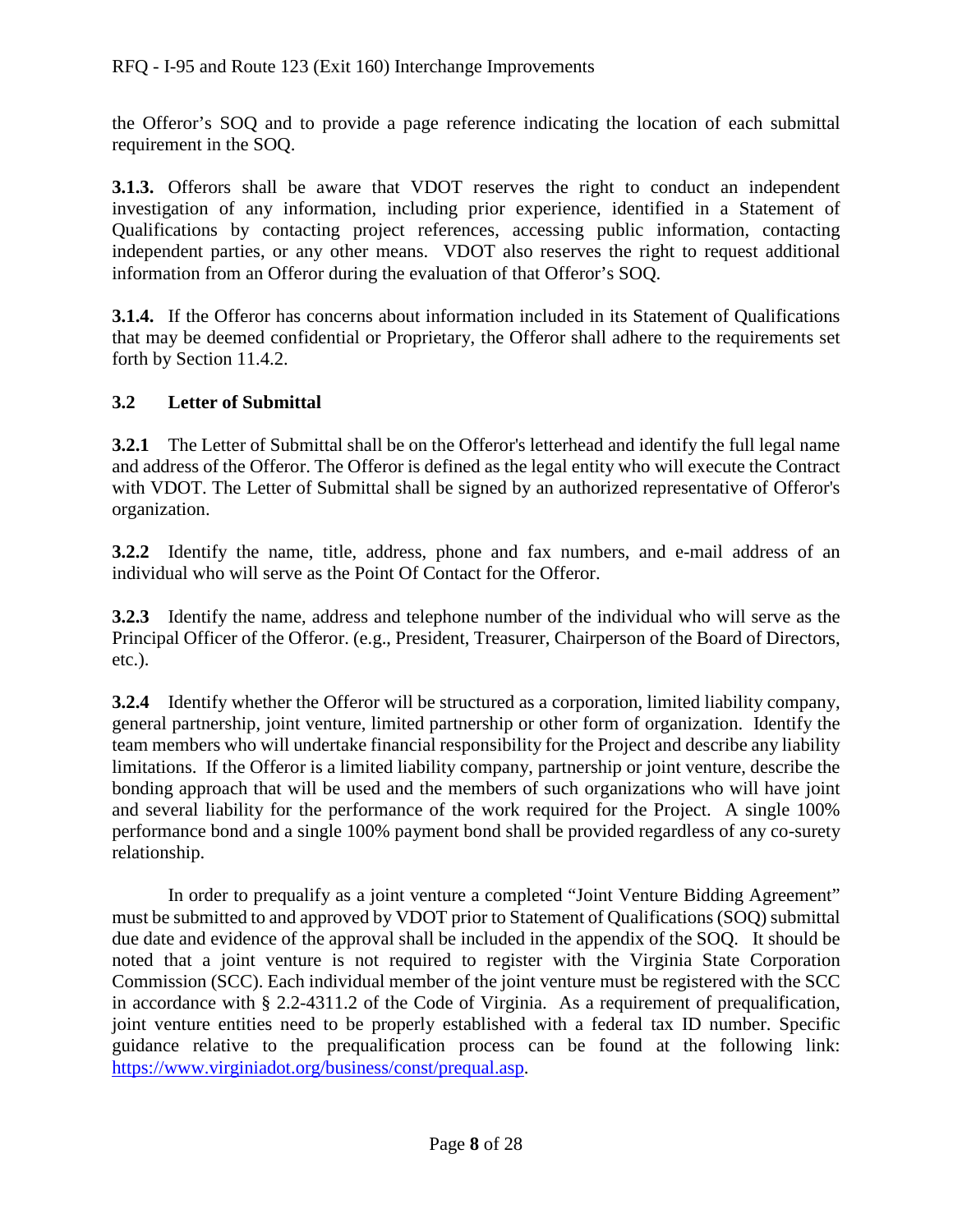#### RFQ - I-95 and Route 123 (Exit 160) Interchange Improvements

VDOT's Construction Division does not provide prequalification certificates for joint ventures. As such, a prequalification number will be issued for the joint venture in lieu of a prequalification certificate.

**3.2.5** Identify the full legal name of both the Lead Contractor and the Lead Designer for this Project. The Lead Contractor is defined as the Offeror that will serve as the prime/general contractor responsible for overall construction of the Project and will serve as the legal entity who will execute the Contract with VDOT. The Lead Designer is defined as the prime design consulting firm responsible for the overall design of this Project. The Lead Designer shall not be permitted to be the Offeror, either as a corporate prime contractor, or as a member of a joint venture, partnership or LLC. Only one singular firm shall serve as the Lead Designer.

**3.2.6** Provide the full legal name and address of all affiliated and/or subsidiary companies of the Offeror on Attachment 3.2.6. Indicate which companies are affiliates and which companies are subsidiaries. An affiliate shall be considered as any business entity which is closely associated to another business entity so that one entity controls or has power to control the other entity either directly or indirectly; or, when a third party has the power to control or controls both; or where one business entity has been so closely allied with another business entity through an established course of dealings, including but not limited to the lending of financial wherewithal, engaging in joint ventures, etc. as to cause a public perception that the two firms are one entity. Firms which are owned by a holding company or a third party, but otherwise meet the above conditions and do not have interlocking directorships or joint officers serving, are not considered to be affiliates.

If the Offeror does not have any affiliated and/or subsidiary companies, other than the Offeror's legal business entity, indicate such on Attachment 3.2.6.

The Offeror shall not submit more than one Statement of Qualifications for this Project. If more than one Statement of Qualifications is submitted by an individual, partnership, corporation, or any party of a joint venture, then all Statement of Qualifications submitted by that individual, partnership, corporation or joint venture shall be disqualified. If more than one Statement of Qualifications is submitted by an affiliate or subsidiary company of an individual, partnership, corporation or any party of a joint venture, then all Statement of Qualifications submitted by that individual, partnership, corporation or joint venture shall be disqualified.

**3.2.7** Execute and return the attached Certification Regarding Debarment Form(s) Primary Covered Transactions, set forth as Attachment 3.2.7(a) and Certification Regarding Debarment Form(s) Lower Tier Covered Transactions, set forth as Attachment 3.2.7(b) for the Offeror and any subconsultant, subcontractor, or any other person or entity on the Offeror's organizational chart included in the Statement of Qualification.

If the Offeror and any subconsultant, subcontractor, or any other person or entity are unable to execute the certification, then the prospective participant shall attach an explanation to its Certification Regarding Debarment Form. Failure to execute the certification will not necessarily result in denial of award, but will be considered in determining the Offeror's responsibility. Providing false information may result in federal criminal prosecution or administrative sanctions.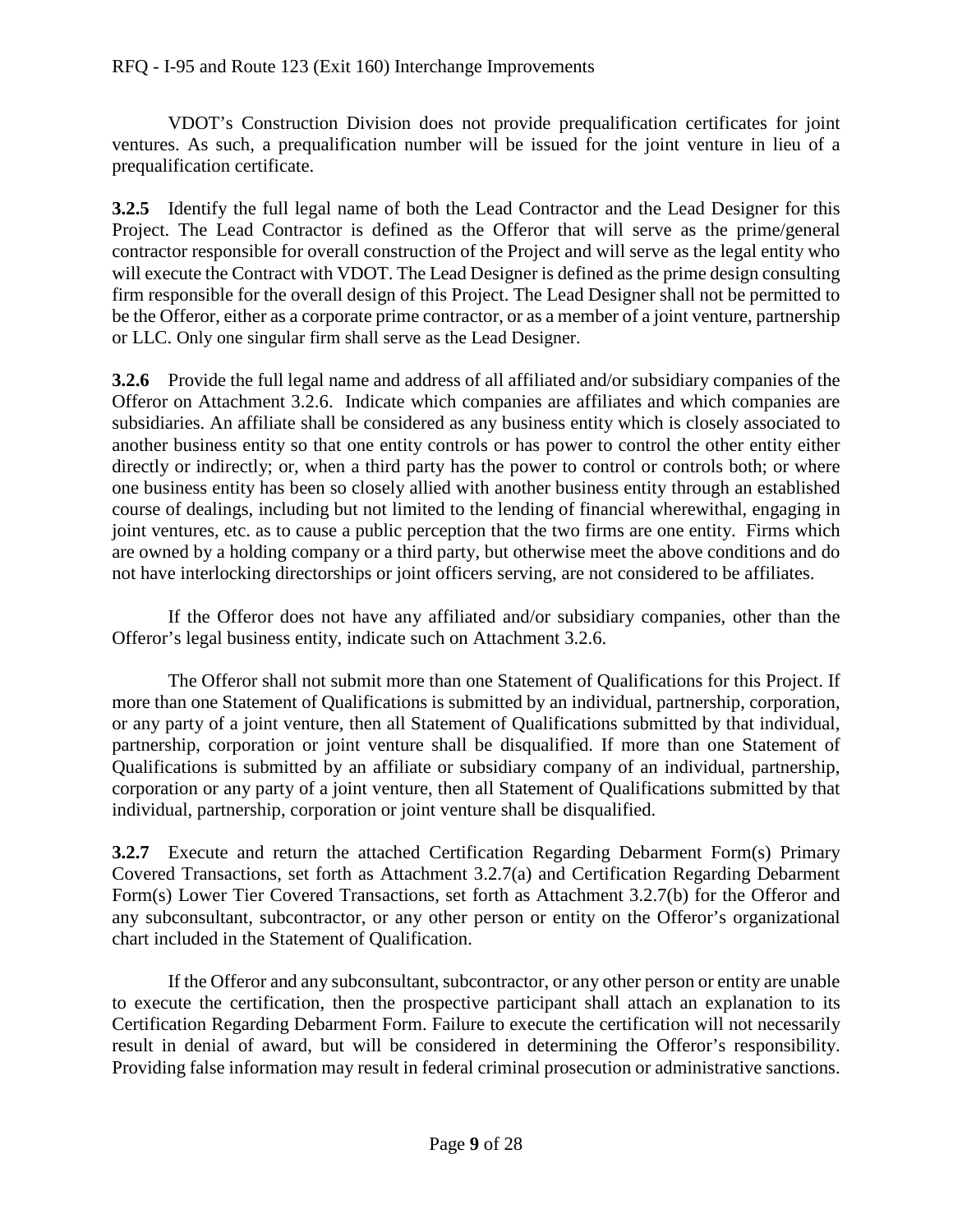**3.2.8** State the Offeror's VDOT prequalification number and current VDOT prequalification status (active, inactive, etc.) in the Letter of Submittal. Provide an 8.5" x 11" copy of the Offeror's VDOT prequalification certificate or evidence indicating Offeror is currently prequalified in the appendix of the SOQ. The Offeror must be in good standing and prequalified to bid on the Project as outlined in VDOT's Rules Governing Prequalification Privileges at the time of SOQ submittal. In order to prequalify as a joint venture, a completed "Joint Venture Bidding Agreement" must be submitted to and approved by VDOT and evidence of the approval shall be included in the appendix of the SOQ.

**3.2.9** Include a letter from a surety or insurance company (with a Best's Financial Strength Rating of A minus and Financial Size Category VIII or better by A.M. Best Co.) in the appendix of the SOQ stating that the Offeror is capable of obtaining separate performance and payment bonds, each in the penal sum of the GMP value referenced in Section 2.1, which bonds will cover the Project and any warranty periods per VDOT's Design-Build documents Parts 3, 4 & 5 (included in the RFQ Information Package). The letter of surety shall clearly state the rating categorization noted above and reference the GMP value as identified in Section 2.1, in a manner similar to the notation provided below:

"*As surety for [the above named Contractor], [XYZ Company] with A.M. Best Financial Strength Rating [rating] and Financial Size Category [Size Category]is capable of obtaining a Performance Bond and a Labor and Materials Payment Bond, each in the penal sum of the GMP identified in the RFQ and RFP. These bonds will be furnished if [the above named Contractor] is the successful Offeror and enters into a contract for this Project, and shall be issued in accordance with Article 10 of the Agreement*. *We understand that said bonds will cover the Project and any warranty periods as provided for in the Contract Documents".*

The Surety letter for a Joint Venture Offeror shall be in the name of the Joint Venture entity.

**3.2.10** All business entities on the Offeror's proposed team must comply with the law with regard to their organizational structure, any required registration with governmental agencies and/or entities, and any required governmental licensure, whether business, commercial, individual, or professional in nature, and nothing herein is intended to contradict, nor to supersede, State and Federal laws and regulations regarding the same. All business entities on the Offeror's proposed team shall be eligible at the time of their SOQ submittal, under the law and relevant regulations, to offer and to provide any services proposed or related to the Project. All business entities on the Offeror's proposed team shall satisfy all commercial and professional registration requirements, including, but not limited to those requirements of the Virginia State Corporation Commission (SCC) and the Virginia Department of Professional and Occupational Regulations (DPOR). Full size copies of DPOR licenses and SCC registrations, or evidence indicating the same, should be included in the appendix of the SOQ. Additionally, the following information should be provided on Attachment 3.2.10:

.1 The SCC registration information for each business entity on the Offeror's proposed team. Provide the name, registration number, type of corporation and status.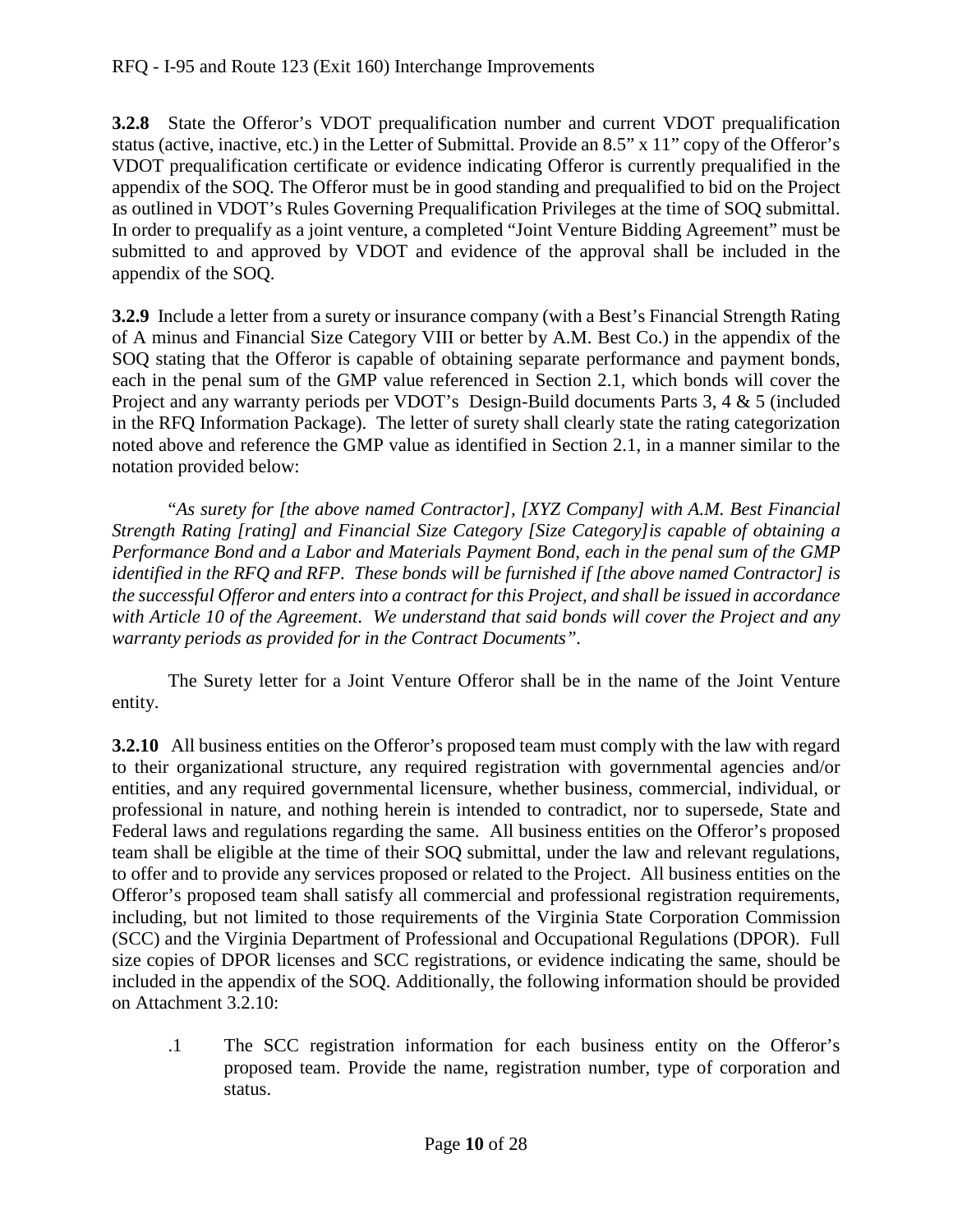- .2 For this Project, the DPOR registration information for each office practicing or offering to practice any professional services in Virginia. Provide the business name, address, registration type, registration number and expiration date.
- .3 For this Project, the DPOR license for each Key Personnel practicing or offering to practice professional services in Virginia. Provide the name, the address, type, the registration number, expiration date and the office location where each Key Personnel member is offering to practice professional services in Virginia.
- .4 For this Project, the DPOR license for those services not regulated by the Board for Architects, Professional Engineers, Land Surveyors, Certified Interior Designers, and Landscape Architects (i.e. real estate appraisal). Provide the name, address, type, the registration number, and the expiration date of the individual offering services in Virginia.

Failure to comply with the law with regard to those legal requirements in Virginia (whether federal or state) regarding an Offeror's organizational structure, any required registration with governmental agencies and/or entities, and any required governmental licensure, whether business, individual, or professional in nature may render an Offeror's SOQ, in the sole and reasonable discretion of the Department, non-responsive and in that event an Offeror's SOQ may be returned without any consideration or evaluation.

**3.2.11** The **DBE goal for Phase 1A services is ten percent (10%)**. Provide a written statement within the Letter of Submittal that Offeror is committed to achieving DBE goal for Phase 1A and the goals anticipated to be established for subsequent amendments to the Design-Build Contract for Phase 1B and Phase 2. The specific DBE goal for work to be undertaken in Phase 1B will be developed during Phase 1A. The specific DBE goal for work to be undertaken in Phase 2 will be developed during Phase 1B.

#### <span id="page-11-0"></span>**3.3 Offeror's Team Structure**

The Offeror should provide sufficient information to enable VDOT to understand and evaluate the Offeror's Team. The Offeror should respond to the following:

**3.3.1** Provide the identity of and information about the Key Personnel listed below. Key Personnel shall be an employee of the Lead Contractor or Lead Designer. Job duties and responsibilities of Key Personnel shall not be delegated to others for the duration of the Design-Build Contract. This information is to be provided on the Key Personnel Resume Form attached hereto as Attachment 3.3.1. Resumes for individuals who are not identified as Key Personnel should not be included in the SOQ. The Key Personnel shall be employed full time by the Lead Contractor or Lead Designer t at the time of submitting SOQs.

.1 **Project Manager (PM)** – This individual shall be responsible for the overall Project design and construction and shall have the necessary expertise and experience required to supervise and exercise a degree of control of the Work.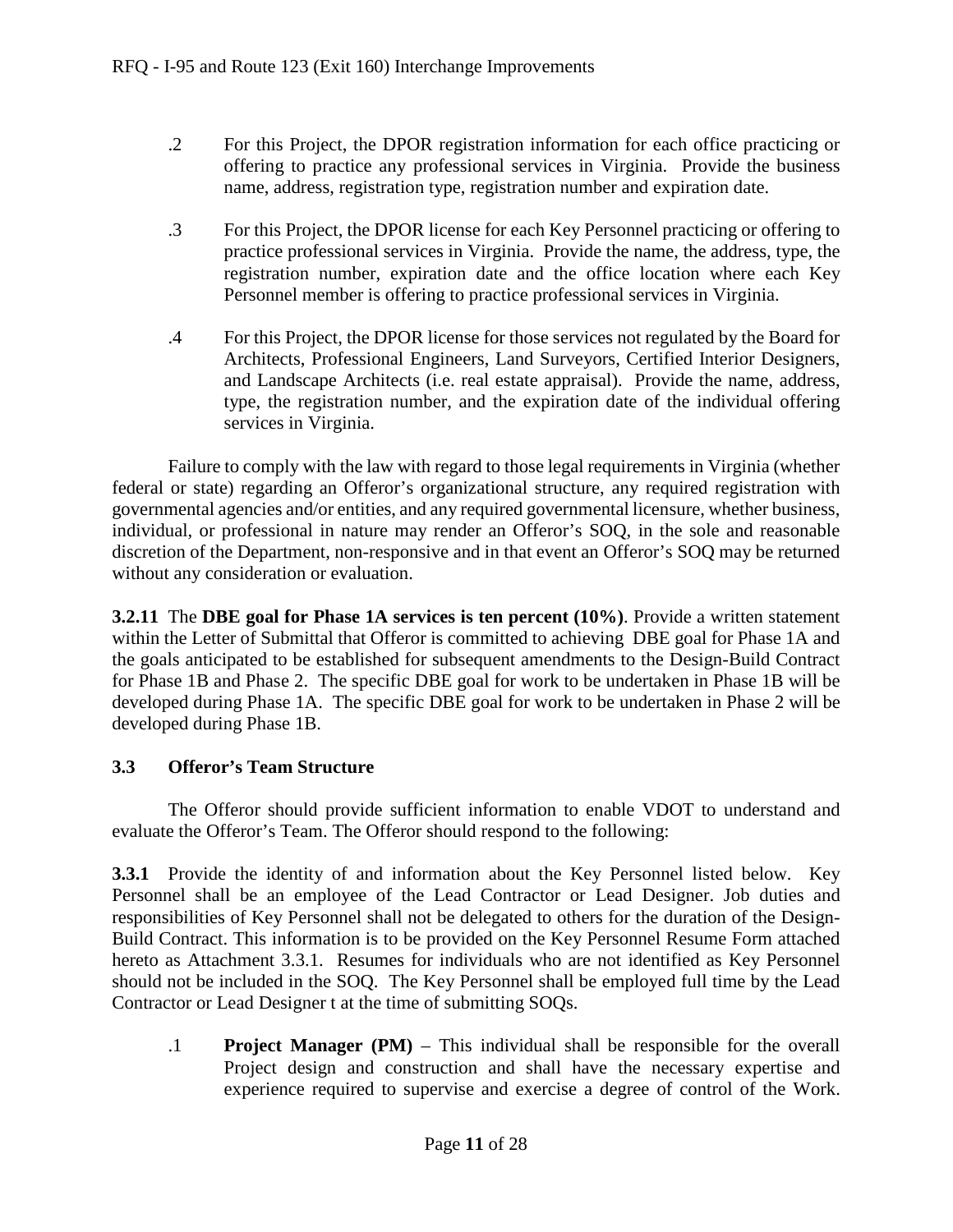Work is comprised of all Design-Builder's design, construction, quality management, contract administration and other services required by the Contract Documents, including procuring and furnishing all materials, equipment, services and labor reasonably inferable from the Contract Documents in a timely manner. The individual should be capable of answering questions/inquiries relevant to the project. The PM shall be responsible for meeting the Design-Builder's obligations under the Contract and avoiding and resolving disputes under Section 10.2.2 of RFP Part 4 – Progressive Design-Build General Conditions of Contract. This individual shall be responsible for all stakeholder coordination and shall also coordinate any required public outreach, and public meetings.

- .2 **Design Manager (DM)** This individual shall be responsible for coordinating the individual design disciplines and ensuring the overall Project design is in conformance with the Contract Documents. The DM shall be responsible for establishing and overseeing a QA/QC program for all pertinent disciplines involved in the design of the Project, including, review of design, working plans, shop drawings, specifications, and constructability for the Project. This individual shall be a registered, licensed, Professional Engineer in the Commonwealth of Virginia.
- .3 **Lead Estimator –** This individual shall be responsible for developing quantity take-offs and leading the bottom-up, production-based project estimate ensuring appropriate contingencies and assumptions are used based on the project plans, requirements and specifications at various design milestones. The Lead Estimator shall have experience in developing production-based conceptual and/or final estimates for alternative delivery transportation projects (i.e., those projects delivered by design-build or at-risk construction management).
- **.4 Construction Manager -** This individual, **who will be required to be on the Project site for the duration of construction operations**, shall be responsible for managing the construction process, to include all Quality Control (QC) activities to ensure the materials used and work performed meet contract requirements and the "approved for construction" plans and specifications. The CM shall hold a Virginia Department of Environmental Quality (DEQ) Responsible Land Disturber (RLD) Certification and a VDOT Erosion and Sediment Control Contractor Certification (ESCCC) or a statement shall be included indicating this individual will hold these certifications prior to the commencement of construction. The CM shall also participate in constructability reviews and provide input on means and methods associated with the design. **Provide a current list of assignments and the anticipated duration of each assignment for all projects in which the CM is currently obligated.**

**Evaluation Criteria 3.3.1**: Extent to which the qualifications and experience of each of the Key Personnel proposed by the Offeror demonstrates their role, responsibility, and specific job duties as it relates to the needs of this Project as specified in Section (g) of Attachment 3.3.1. The resume should provide confidence to VDOT that the Project and risks will be effectively managed through personal competence, accountability and availability to successfully deliver the Project. VDOT reserves the right to consider as part of the evaluation of the Key Personnel their availability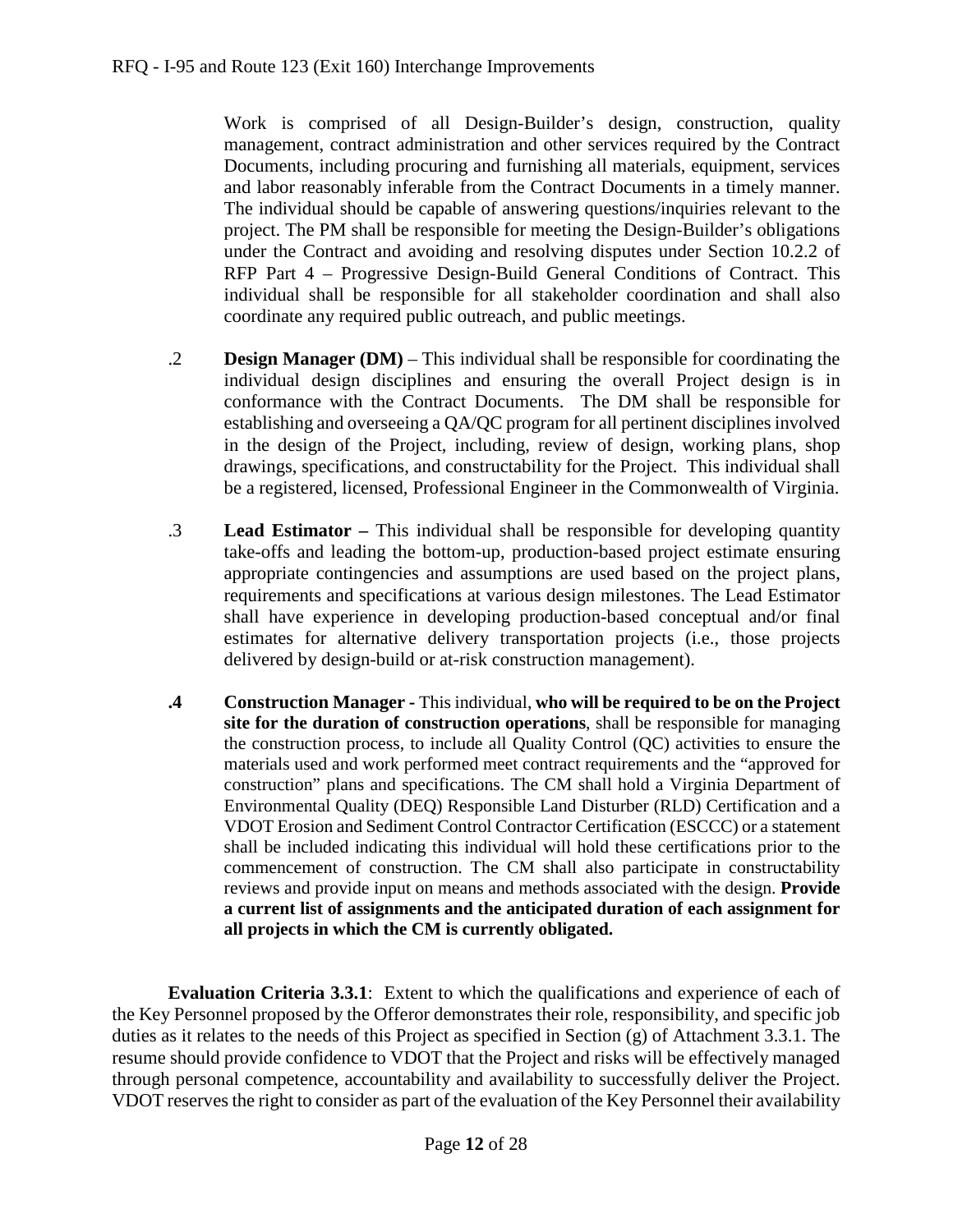and/or performance on past VDOT projects through review of VDOT records such as change requests and reference checks with VDOT Project Managers.

**3.3.2** Furnish an organizational chart showing the "chain of command" of all companies, including individuals responsible for pertinent disciplines, proposed on the Offeror's team. Identify major functions to be performed and their reporting relationships in managing, designing and constructing the Project and as required in Section 3.3.1. The team proposed by Offeror including the Lead Contractor, the Lead Designer, Key Personnel, subcontractor and /or sub consultant and other individuals identified on the organizational chart shall remain on the Offeror's team for the duration of the procurement process and, if the Offeror is awarded the Design-Build Contract, the duration of the Design-Build Contract as required in Section 11.1.

The organizational chart should show a clear separation and independence between the Quality Control (QC) and Quality Assurance (QA) programs for construction activities. This includes separation between QA and QC inspection and field/laboratory testing in accordance with the [Minimum Requirements for Quality Assurance and Quality Control on Design Build and P3](http://www.vdot.virginia.gov/business/resources/PPTA/Minimum_Requirements_for_QA-QC_-_January_2012.pdf)  [Projects, July](http://www.vdot.virginia.gov/business/resources/PPTA/Minimum_Requirements_for_QA-QC_-_January_2012.pdf) 2018. Additionally, furnish a narrative describing the functional relationships and communication among participants, including design and construction team interaction throughout the Project.

The team proposed by Offeror including the Lead Contractor, the Lead Designer, and Key Personnel shall remain on the Offeror's team for the duration of the procurement process and, if the Offeror is awarded the Design-Build Contract, the duration of the Design-Build Contract as required in Section 11.1.

**Evaluation Criteria 3.3.2**: Extent to which the organizational chart and narrative includes pertinent disciplines required for the Project and demonstrates a well-integrated organization throughout the design and construction of the Project. Furthermore, the reporting relationships are presented clearly with logical and appropriate reporting lines incorporating all aspects of management, design and construction for the Project, including VDOT and third parties, supporting effective communication and providing confidence to VDOT that the Project will be delivered in accordance with the contract requirements. A clear separation is shown between QA and QC programs for construction activities. VDOT reserves the right to consider as part of the evaluation of the Offeror's organizational structure, the Offeror's ability to keep their team intact to include Key Personnel for the duration of the procurement and throughout construction based on VDOT's knowledge of personnel changes made by the Offeror on previous VDOT Design-Build Contracts.

### <span id="page-13-0"></span>**3.4 Experience of Offeror's Team**

Provide sufficient information to enable VDOT to understand and evaluate the experience of the Offeror's team on projects of similar scope and complexity. The Department intends to select an Offeror that best demonstrates the following:

• Previous experience delivering projects in developed urban corridors which include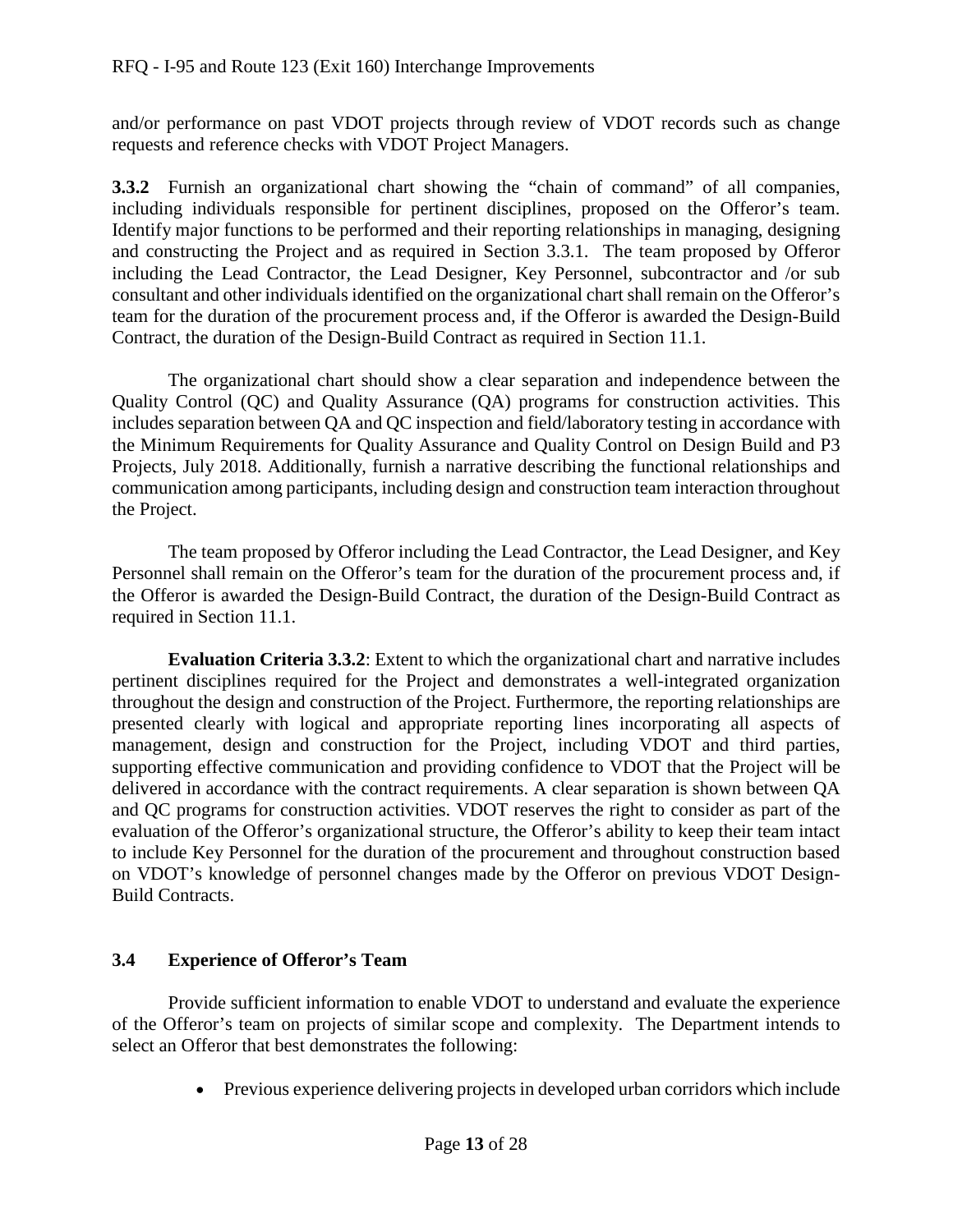interchange reconfiguration

- Demonstrated ability to limit impacts to the traveling public and affected businesses and communities, including commitments to effective strategies to minimize congestion during construction
- Demonstrated understanding and/or experience related to complex transportation projects involving early contractor involvement and successful collaboration with the owner.

**3.4.1** Identify on the Lead Contractor Work History Form (Attachment 3.4.1(a)) three (3) relevant projects by the Lead Contractor for this Project as identified Section 3.2.5, focusing on what the Offeror considers most relevant in demonstrating the Lead Contractor's qualifications to serve as the Lead Contractor for this Project. If the Offeror is a joint venture, at least one work history form shall be provided by each member of the joint venture. For a joint venture with more than three (3) team members, the Offerors shall submit lead contractor work history forms for the three (3) members who have the highest percent participation as indicated on the approved Joint Venture Bidding Agreement. In the instance of equal participation, three (3) work history forms shall be submitted for any three (3) joint venture members. If work identified on the Lead Contractor Work History Form was performed by an affiliated or subsidiary company of the Lead Contractor, explain the justification for utilizing an affiliated or subsidiary company to satisfy the relevant project experience on this Project and the control the Lead Contractor will exercise over the affiliated or subsidiary company on this Project. Additionally, identify the full legal name of the affiliated or subsidiary company, describe their role on this Project, indicate their responsibilities on the organizational chart and discuss how the Lead Contractor will be responsible for the work performed by the affiliated or subsidiary company on this Project. For all projects on the Lead Contractor Work History Form, identify the prime design consultant responsible for the overall project design of the projects listed on the Lead Contractor Work History Form.

Identify on the Lead Designer Work History Form (Attachment 3.4.1(b)) three (3) relevant projects by the Lead Designer for this Project as identified in Section 3.2.5, focusing on what the Offeror considers most relevant in demonstrating the Lead Designer's qualifications to serve as the Lead Designer for this Project. For all projects on the Lead Designer Work History Form, identify the prime/general contractor responsible for overall construction of the projects listed on the Lead Designer Work History Form.

A narrative description should be included on the Work History Form for each project. The Work History Form shall include only one singular project. Projects/contracts with multiple phases, segments, elements (projects), and/or contracts shall not be considered a single project. If the Offeror chooses to submit work performed as a joint venture or partnership, identify how the joint venture or partnership was structured and provide a description of the portion of the work performed only by the Offeror's firm. Any deviations from the requirements noted herein may render a SOQ non-responsive.

**Evaluation Criteria 3.4.1**: Extent to which the experience provided on the Lead Contractor and Lead Designer Work History Forms demonstrates the successful delivery of relevant projects with similar scope and complexity to include the items listed in Section 3.4 above.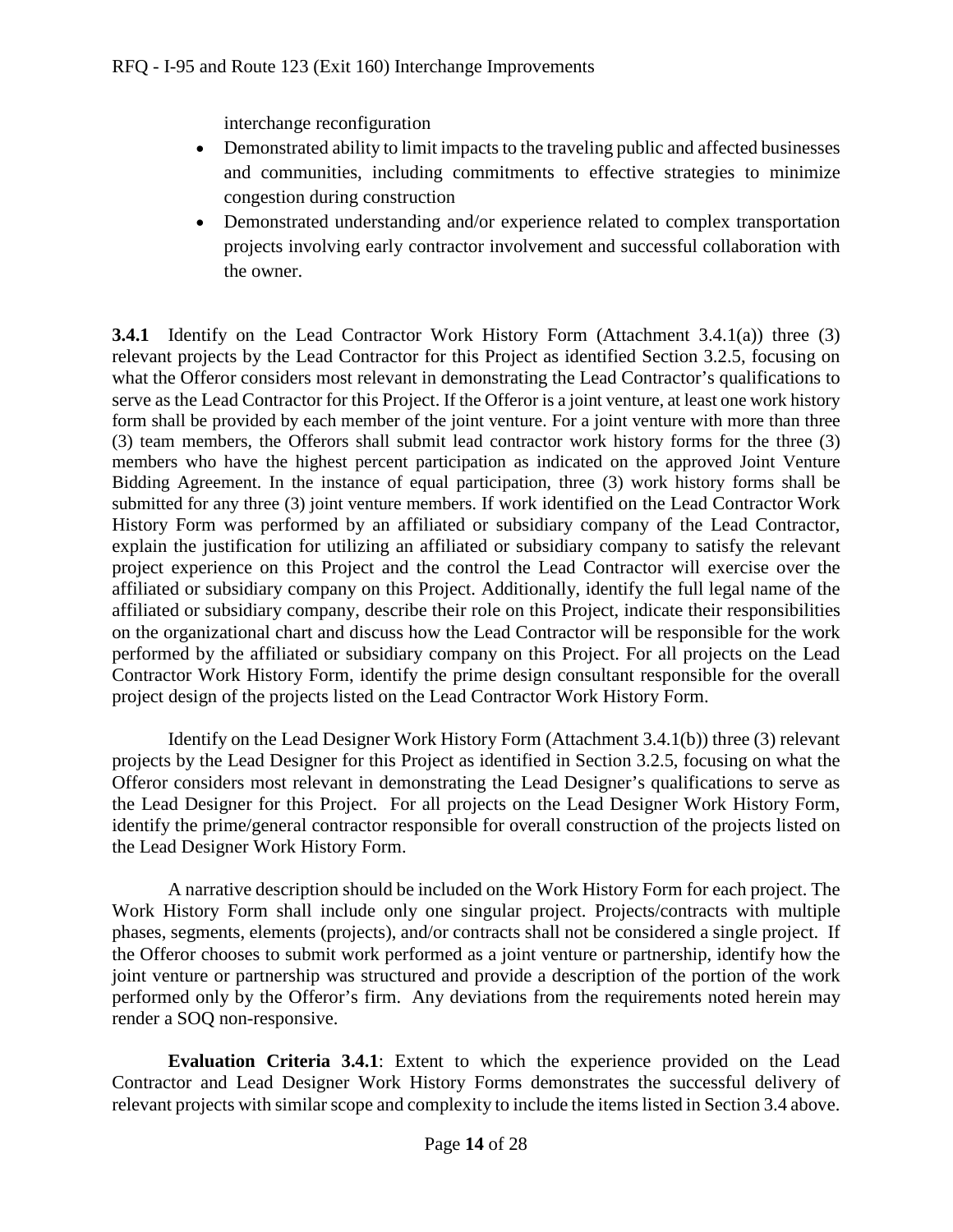### <span id="page-15-0"></span>**3.5 Project Risks**

Provide sufficient information to enable VDOT to understand and evaluate the Offeror's understanding of the Project's risks.

**3.5.1** Identify and discuss three (3) unique risks for this Project, focusing on what the Offeror's team considers the most relevant and critical to the success of this Project. Provide a narrative for each risk that describes why the risk is critical, indicates the impact the risk will have on the Project and discusses the mitigation strategies the Offeror's team may implement to address the risk. Describe the role that the Offeror expects VDOT or other agencies may have in addressing these Project risks. Each risk identified should be a unique, singular risk and should not include multiple subsets under a risk category. If subsets of a critical risk are provided, only the first risk subset will be evaluated.

**Evaluation Criteria 3.5.1:** Extent to which Offeror and team members have identified critical Project risks, explained the impact of each risk and developed an appropriate mitigation strategy that will ensure the successful delivery of the Project.

#### <span id="page-15-1"></span>**3.6 Understanding and Approach to Progressive Design-Build Process**

**3.6.1** Describe the Offeror's unique assets that make it ideal for this progressive design-build project, particularly with respect to the Phase 1A and Phase 1B Services. Describe Offeror's understanding and approach to executing the Phase 1A and 1B services including implementation of the Opinion of Probable Construction Cost (OPCC) process, and how it will manage this Project differently from a traditionally-delivered design-build project for the Department.

**Evaluation Criteria 3.6.1:** Extent to which Offeror's understanding and approach provides confidence to the Department that: (a) Offeror will collaborate with the Department; (b) Offeror understands the philosophy behind progressive design-build; and (c) Offeror's involvement will lead to a successful project.

### <span id="page-15-2"></span>**4.0 EVALUATION OF THE STATEMENTS OF QUALIFICATIONS**

**4.0.1** VDOT's Evaluation Team will rate and score (in their sole discretion) the Offeror's Statements of Qualifications based upon the evaluation criteria found in this RFQ and in accordance with the Design-Build Evaluation Guidelines, revised March 2022. Failure to meet all RFQ requirements may render a Statement of Qualification non-responsive while the extent to which an Offeror meets or exceeds evaluation criteria will be rated by the VDOT Evaluation Team and will be reflective of the VDOT Evaluation Team's scoring (in their sole discretion) of the Statements of Qualifications submitted by Offerors.

**4.0.2** In its sole discretion, VDOT may ask written questions of the Offerors, seek written clarifications, conduct discussions on the SOQs and solicit updated SOQs during the evaluation and short-listing process.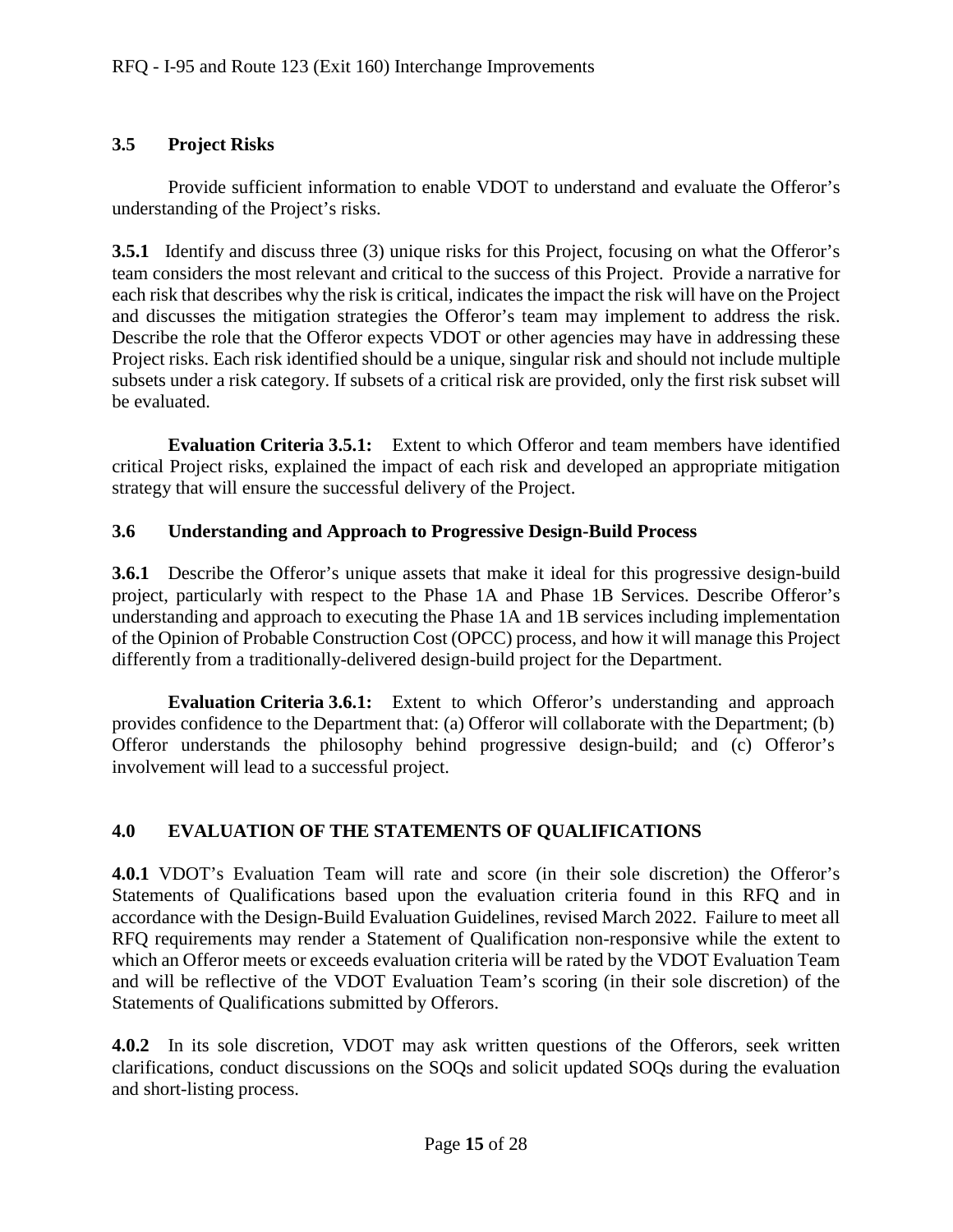#### <span id="page-16-0"></span>**4.1 Statement of Qualifications Evaluation Factors**

**4.1.1** The Statements of Qualifications will be evaluated based upon the following:

| <b>Section</b>                                   | Weight |  |
|--------------------------------------------------|--------|--|
| 3.3 Offeror's Team Structure                     | 25%    |  |
| 3.4 Experience of Offeror's Team                 | 30%    |  |
| 3.5 Project Risks                                | 30%    |  |
| 3.6 Approach to Progressive Design-Build Process | 15%    |  |
|                                                  |        |  |
| <b>TOTAL</b>                                     |        |  |

**4.1.2** Each evaluation criterion has been assigned a maximum number of points or rating weight that demonstrates its relative importance. The total score will be determined as follows:

(a) For each sub factor the Evaluation Team will assign a numerical score based on a 1-10 scale in accordance with the Progressive Design-Build Evaluation Guidelines, revised March 2022.

(b) The score for each Section will be multiplied by the associated Weight percentage and rounded to the nearest one hundredth of a point.

(c) The scores for each Section in (b) above will be added together. This score will be the total score of the Statement of Qualifications.

#### <span id="page-16-1"></span>**5.0 STATEMENT OF QUALIFICATIONS SUBMITTAL REQUIREMENTS**

This Section describes the requirements that all Offerors must satisfy in submitting Statements of Qualifications. Failure of any Offeror to submit its SOQ in accordance with this RFQ may result in rejection of its Statements of Qualifications.

#### <span id="page-16-2"></span>**5.1 Due Date, Time and Location**

All submissions must be made through Bid Express (bidexpress.com) by the due date and time set forth in Section 2.5 by the Offeror.

Neither fax nor email submissions will be accepted. Offerors are responsible for effecting submittal by the deadline above. Bid Express will not allow late submission of Statements of Qualifications after the deadline identified in Part 1, Section 2.5. If the Statements of Qualifications is not submitted on or before the above specified date and time, then the Offeror shall be deemed nonresponsive and will be disqualified from participating in the procurement for this Project.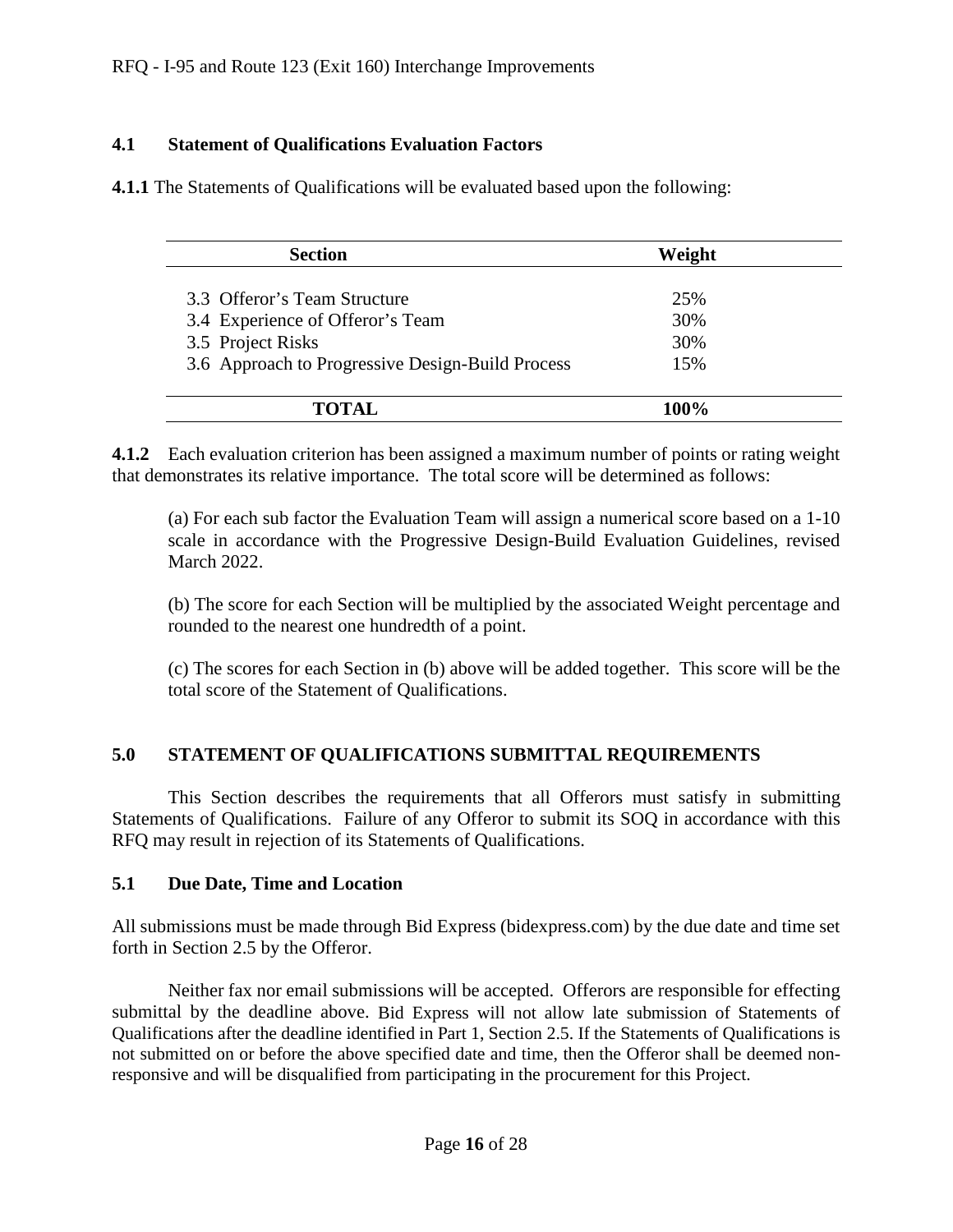#### <span id="page-17-0"></span>**5.2 Format**

#### **The Statement of Qualifications format is prescribed below. If VDOT determines that an SOQ does not comply with or satisfy the format of this Section VDOT may find such Statements of Qualifications to be non-responsive.**

**5.2.1** The Statements of Qualifications shall be submitted electronically via Bid Express [\(bidexpress.com\)](https://www.bidexpress.com/login?return_to=%2F) by the Offeror (as defined in Section 3.2.1) on or before the due date and time set forth in Section 2.5. Offerors must register with Bid Express in order to submit the Statement of Qualification. Instructions regarding registering, set up and frequently asked questions relative to Bid Express can be found at [https://www.virginiadot.org/business/request-for](https://www.virginiadot.org/business/request-for-qualifications.asp)[qualifications.asp.](https://www.virginiadot.org/business/request-for-qualifications.asp)

Bid Express will not allow late submission of Statements of Qualifications after the deadline identified in Part 1, Section 2.5.

**5.2.2** The Statement of Qualifications shall be:

- .1 Prepared on 8.5" x 11" page size (The Work History Forms shall be prepared on 11" x 17" format; the Organizational Chart may be prepared on 11" x 17" format)
- .2 Separated by numbered tabs with sections corresponding to the order set forth in Section 3.0.

All fonts, except for the front cover of the Statement of Qualifications, should be Times New Roman 12-point (Times New Roman 10 point font may be used for filling out information on the Key Personnel Resume Form and the Work History Forms).

The format and appearance, including existing text, of the Key Personnel Resume Form and the Work History Forms should not be modified. The Key Personnel Resume Forms shall not exceed two (2) pages for each Key Personnel. The Work History Forms shall not exceed one (1) page per project for each the Lead Contractor and the Lead Designer.

**5.2.3** Each Offeror shall upload one (1) Statement of Qualifications, with full supporting documentation in a single cohesive Adobe PDF file. The PDF file should be no more than 20 megabytes (MB) in size.

The Statement of Qualifications shall include:

• The Letter of Submittal;

*The letter should be addressed to:* Commonwealth of Virginia Department of Transportation (VDOT) 1401 E. Broad Street Richmond, Virginia 23219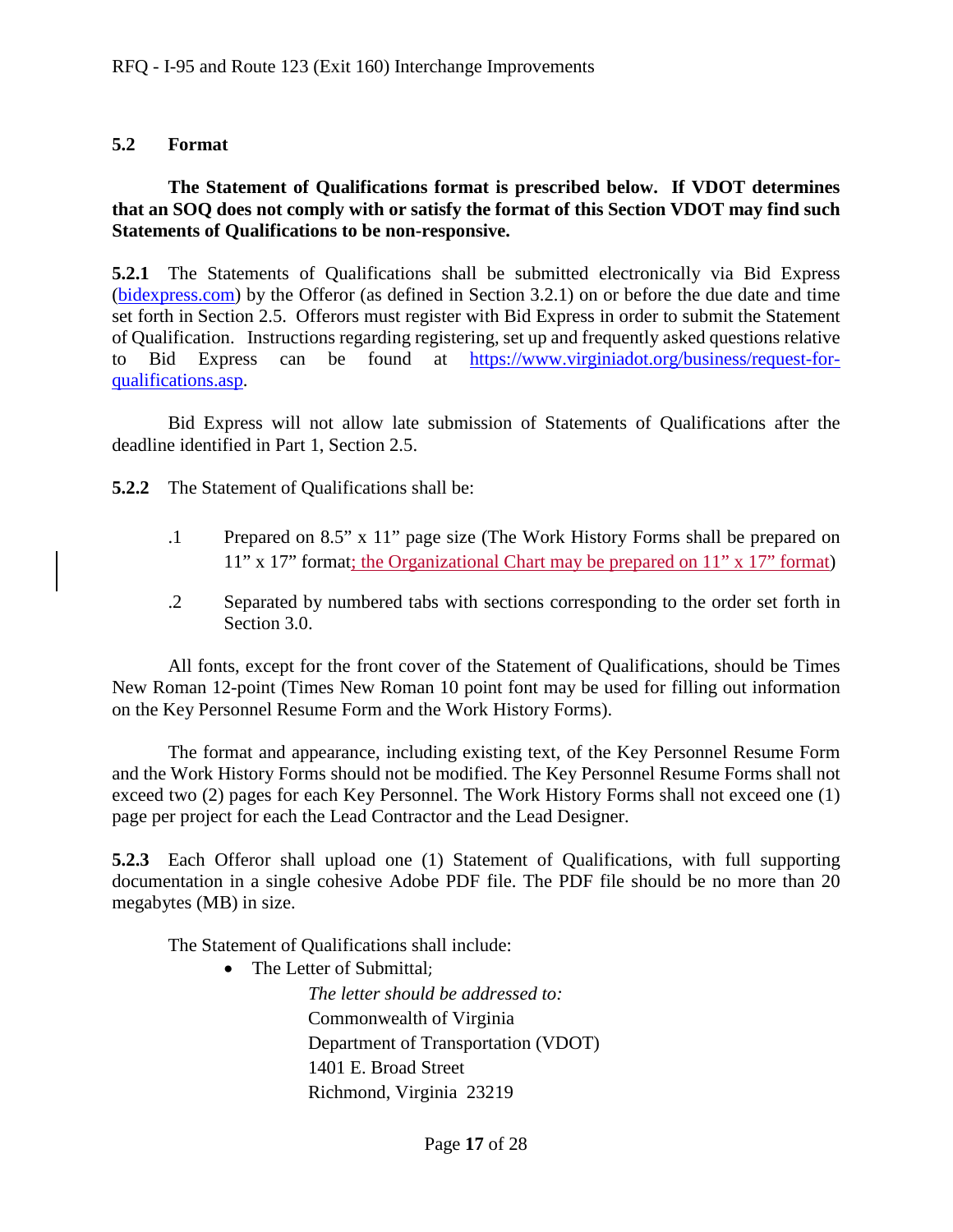Attention: Jeffrey A. Roby (APD Division)

- Evaluation Criteria
	- o Offeror's Team Structure
	- o Experience of the Offeror's Team
	- o Project Risks
	- o Approach to Progressive Design Build Process
- The SOQ Checklist
- Form C-78-RFQ
- List of Affiliated and Subsidiary Companies
- Debarment Forms
- Offeror's VDOT Prequalification Certificate
- Surety Letter
- SCC and DPOR Information Tables
- Full size SCC and DPOR supporting registration/license documentation
- Key Personnel Resume Forms
- Work History Forms

The Statement of Qualifications shall be no more than fifteen  $(1518)$  pages total. Page number references should be included in the lower right hand corner on each page of the Statement of Qualifications. **VDOT will remove and discard all pages in excess of the stipulated page limit.** Animated videos/ motion pictures are prohibited. The SOQ Checklist, Form C-78-RFQ, List of Affiliated and Subsidiary Companies, Debarment Forms, copy of current listing of the Firm's prequalification posted on VDOT's website indicating Offeror is currently prequalified, Surety Letter, SCC and DPOR Information Tables, Full size SCC and DPOR supporting registration/ license documentation, Key Personnel Resume Forms, and Work History Forms shall be included in appendices and these documents shall not be counted against the above-referenced page limit. The numbered tabs separating each section shall not count against the above referenced page limit, provided that no project specific information is included on them.

### <span id="page-18-0"></span>**6.0 QUESTIONS AND CLARIFICATIONS**

**6.1** All questions and requests for clarification regarding this RFQ shall be submitted to VDOT's POC in electronic format (submission by email is acceptable). No requests for additional information, clarification or any other communication should be directed to any other individual. **NO ORAL REQUESTS FOR INFORMATION WILL BE ACCEPTED.**

**6.2** All questions or requests for clarification must be submitted by the due date and time set forth in Section 2.5. Questions or clarifications requested after such date and time will not be answered, unless VDOT elects, in its sole discretion, to do so.

**6.3** VDOT's responses to questions or requests for clarification shall be in writing, and may be accomplished by an Addendum to this RFQ. VDOT will not be bound by any oral communications, or written interpretations or clarifications that are not issued in writing or set forth in an Addendum.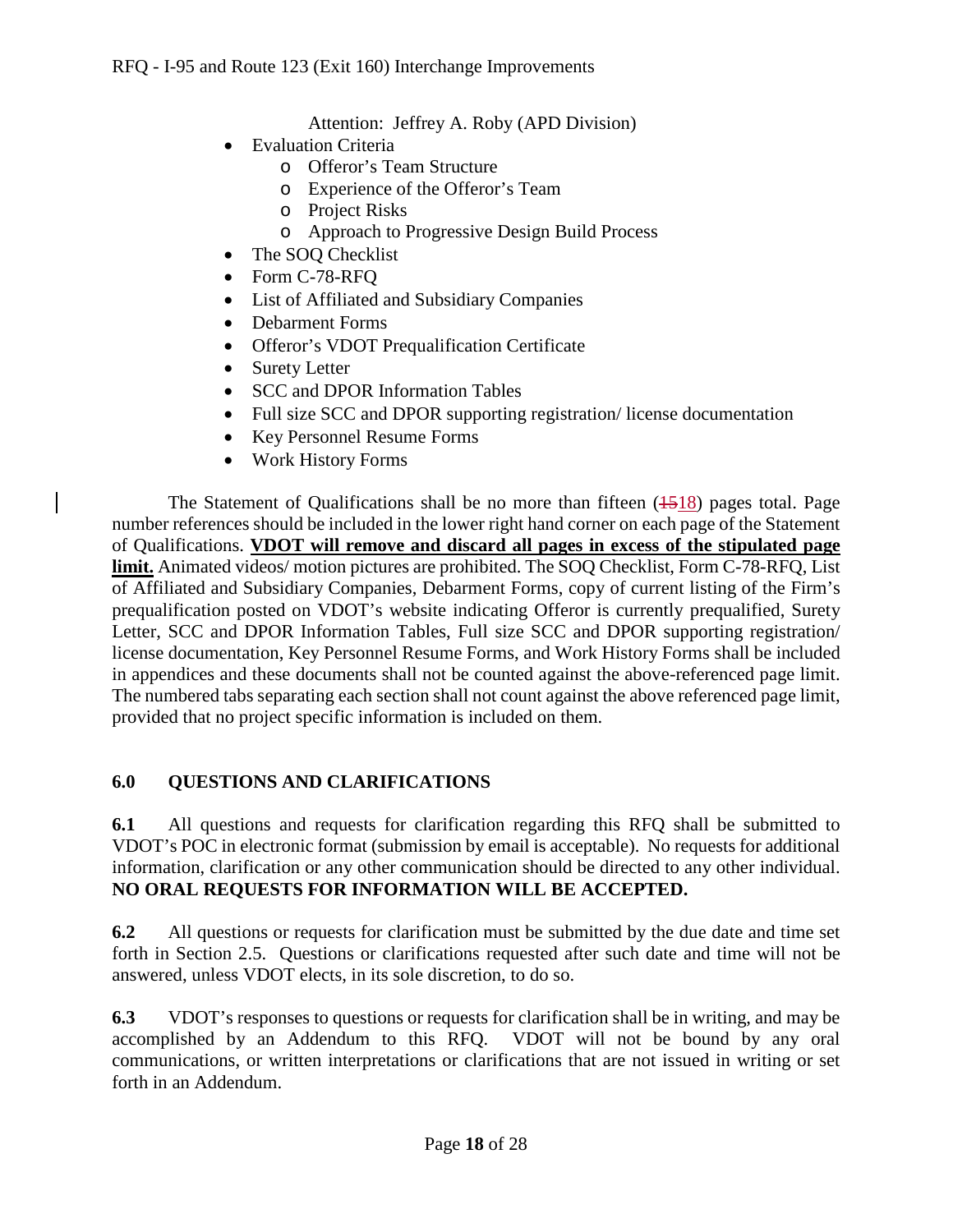#### RFQ - I-95 and Route 123 (Exit 160) Interchange Improvements

**6.4** VDOT, in its sole discretion, shall have the right to seek clarifications from any Offeror to fully understand information contained in the Statement of Qualifications and to help rate and score the Offerors.

# <span id="page-19-0"></span>**7.0 RIGHTS AND OBLIGATIONS OF VDOT**

### <span id="page-19-1"></span>**7.1 Reservation of Rights**

In connection with this procurement, VDOT reserves to itself all rights (which rights shall be exercisable by VDOT in its sole discretion) available to it under applicable law, including without limitation, the following, with or without cause and with or without notice:

**7.1.1** The right to cancel, withdraw, postpone or extend this RFQ or the subsequent RFP in whole or in part at any time prior to the execution by VDOT of a design-build contract, without incurring any obligations or liabilities.

**7.1.2** The right to issue a new RFQ.

**7.1.3** The right to reject any and all submittals, responses and proposals received at any time.

**7.1.4** The right to modify all dates set or projected in this RFQ.

**7.1.5** The right to terminate evaluations of responses received at any time.

**7.1.6** The right to suspend and terminate the procurement process for the Project, at any time.

**7.1.7** The right to revise and modify, at any time prior to the RFP submittal date, factors it will consider in evaluating responses to this RFQ and the subsequent RFP and to otherwise revise its evaluation methodology.

**7.1.8** The right to waive or permit corrections to data submitted with any response to this RFQ until such time as VDOT declares in writing that a particular stage or phase of its review of the responses to this RFQ has been completed and closed.

**7.1.9** The right to issue addenda, supplements, and modifications to this RFQ, including but not limited to modifications of evaluation criteria or methodology and weighting of evaluation criteria.

**7.1.10** The right to permit submittal of addenda and supplements to data previously provided with any response to this RFQ until such time as VDOT declares in writing that a particular stage or phase of its review of the responses to this RFQ has been completed and closed.

**7.1.11** The right to hold meetings and conduct discussions and correspondence with one or more of the Offerors responding to this RFQ to seek an improved understanding and evaluation of the responses to this RFQ.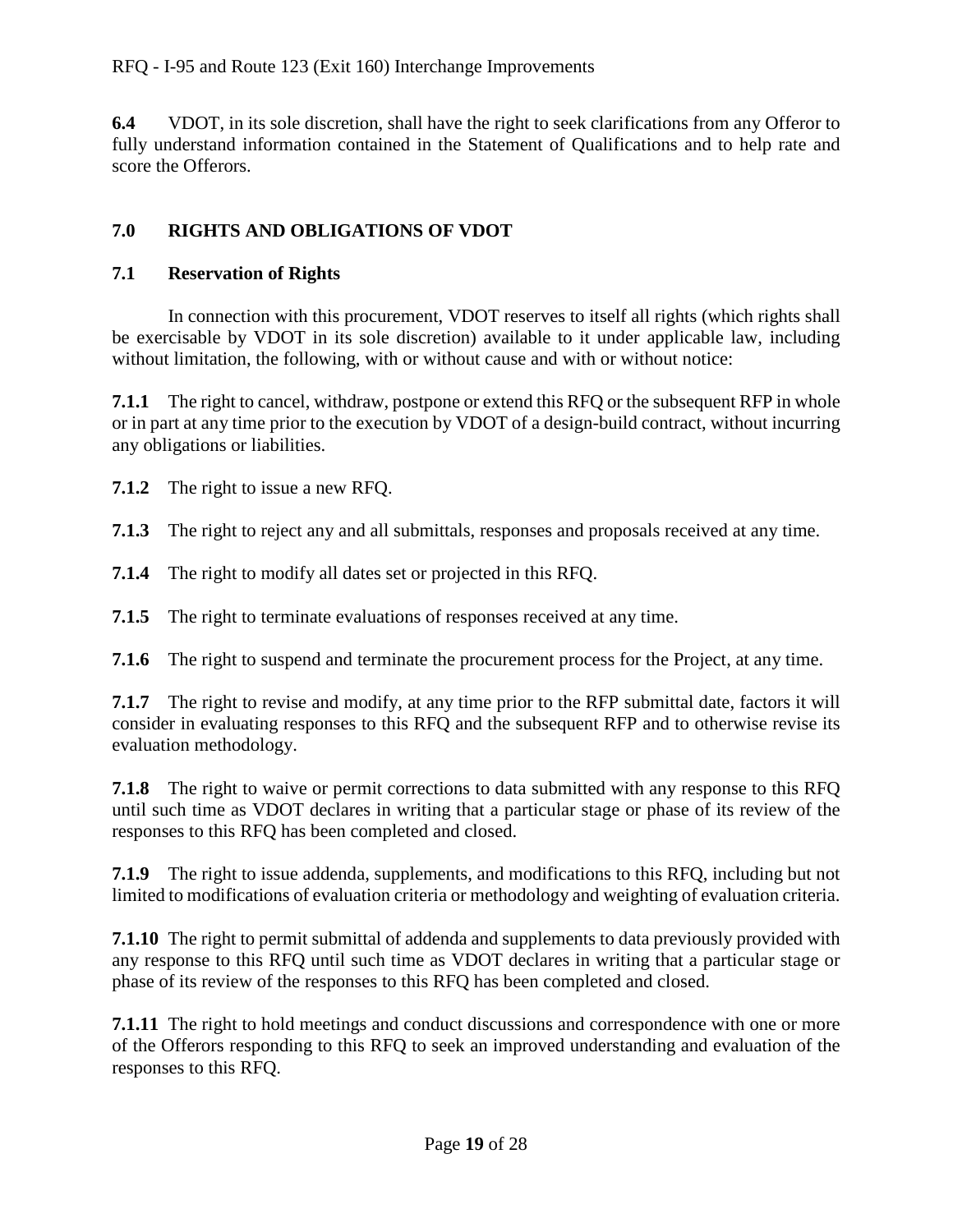**7.1.12** The right to seek or obtain data from any source that has the potential to improve the understanding and evaluation of the responses to the RFQ, including the right to seek clarifications from Offerors.

**7.1.13** The right to permit Offerors to add or delete firms and/or key personnel until such time as VDOT declares in writing that a particular stage or phase of its review has been completed and closed.

**7.1.14** The right to add or delete Offeror responsibilities from the information contained in this RFQ or the subsequent RFP.

**7.1.15** The right to appoint and change appointees of any Evaluation Team.

**7.1.16** The right to use assistance of technical and legal experts and consultants in the evaluation process.

**7.1.17** The right to waive deficiencies, informalities and irregularities in an SOQ, accept and review a non-conforming SOQ or seek clarifications or supplements to an SOQ.

**7.1.18** The right to disqualify any Offeror that changes its submittal without VDOT approval.

**7.1.19** The right to respond to all, some, or none of the inquiries, questions and/or requests for clarification received relative to the RFQ.

# <span id="page-20-0"></span>**7.2 VDOT Not Obligated for Costs of Proposing**

 VDOT assumes no obligations, responsibilities, and liabilities, fiscal or otherwise, to reimburse all or part of the costs incurred or alleged to have been incurred by parties considering a response to and/or responding to this RFQ, or the subsequent RFP. All of such costs shall be borne solely by each Offeror and its team members.

# <span id="page-20-1"></span>**8.0 PROTESTS**

This Section simply summarizes protest remedies available with respect to the provisions of the *Code of Virginia* that are relevant to protests of awards or decisions to award Design-Build Contracts by VDOT. This Section does not purport to be a complete statement of those provisions and is qualified in its entirety by reference to the actual provisions themselves.

In accordance with § 2.2-4360, of the *Code of Virginia*, if an unsuccessful Offeror wishes to protest the award or decision to award a contract, such Offeror must submit a protest in writing to VDOT's POC no later than ten (10) calendar days after the award or the announcement posting the decision to award, whichever occurs first. The written protest shall include the basis for the protest and the relief sought. No protest shall lie for a claim that the selected Offeror is not a responsible bidder.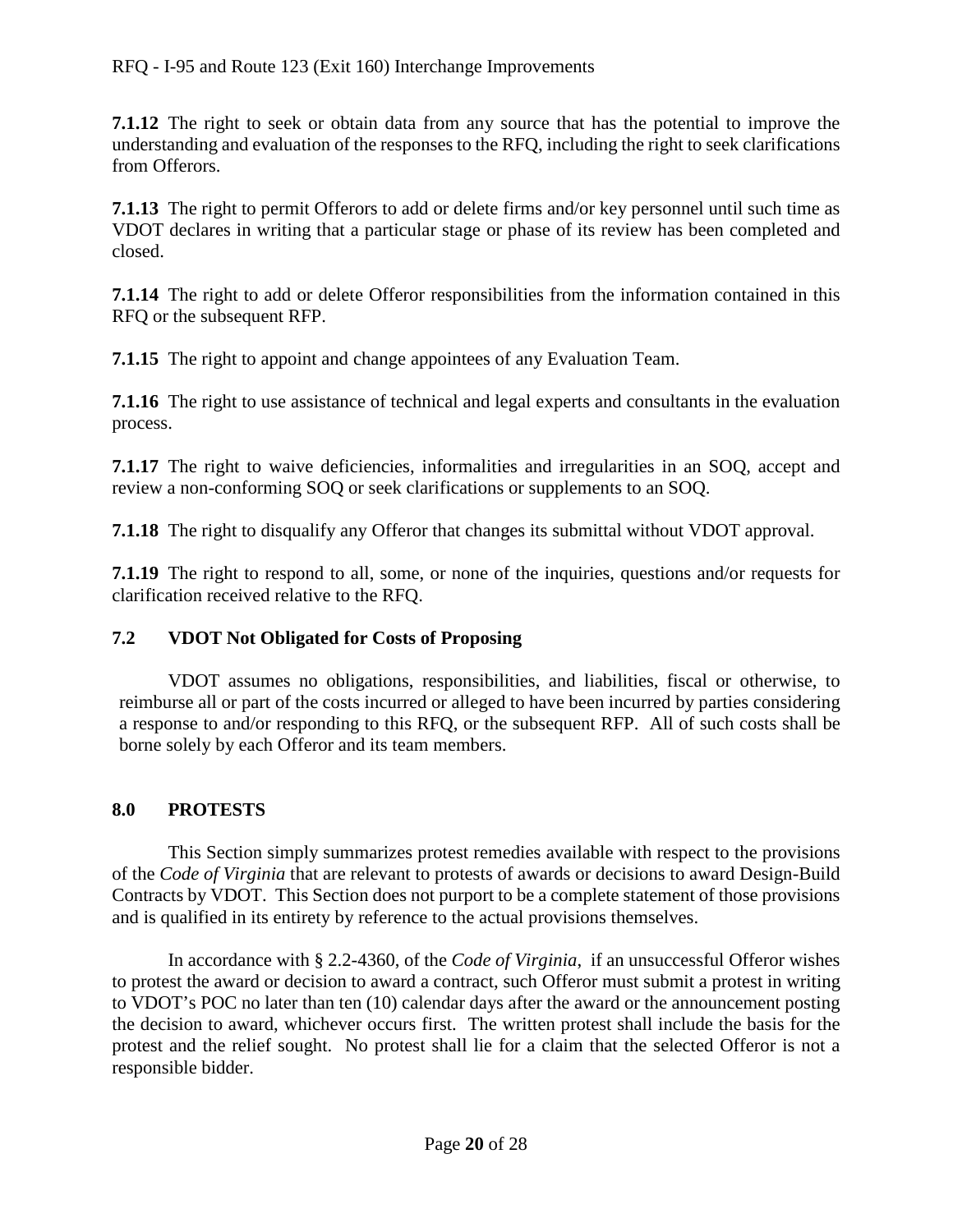#### RFQ - I-95 and Route 123 (Exit 160) Interchange Improvements

Public notice of the award or the announcement of the decision to award shall be given by the public body in the manner prescribed in the terms or conditions of the Invitation to Bid or Request for Proposal. However, if the protest of any Offeror depends in whole or in part upon information contained in public records pertaining to the procurement transaction that are subject to inspection under § 2.2-4342, of the *Code of Virginia*, then the time within which the protest must be submitted shall expire ten (10) calendar days after those records are available for inspection by such Offeror under § 2.2-4342, of the *Code of Virginia*.

VDOT shall issue a decision in writing within ten (10) calendar days of the receipt of any protest stating the reasons for the action taken. This decision shall be final unless the Offeror appeals within ten (10) calendar days of receipt of the written decision, by instituting legal action in accordance with § 2.2-4364*,* of the *Code of Virginia.* 

Pursuant to § 2.2-4362, of the *Code of Virginia*, an award need not be delayed for the period allowed a bidder or Offeror to protest, but in the event of a timely protest, no further action to award the Contract will be taken unless there is a written determination by the Commissioner, or his designee, that proceeding without delay is necessary to protect the public interest or unless the Design-Build Proposal would expire. Further, pursuant to § 2.2-4361, of the *Code of Virginia*, pending a final determination of a protest or appeal, the validity of the contract awarded and accepted in good faith shall not be affected by the fact that a protest or appeal has been filed.

#### <span id="page-21-0"></span>**9.0 ADMINISTRATIVE REQUIREMENTS**

In addition to the specific submittal requirements set forth in Section 3.0 above, all Offerors shall comply with the following:

**9.1** All Offerors and Submittals must at the time of their SOQ submittal comply with the law and nothing herein is intended to contradict, nor supersede, any applicable State and Federal laws and regulations. All Offerors shall be eligible at the time of their SOQ submittal, under the law and relevant regulations, to offer and to provide all services proposed and related to the Project. Unless exempted by §§ 54.1-401, 54.1-402, or 54.1-402.1 of the *Code of Virginia*, any person, partnership, corporation, or other entity offering or practicing architecture, engineering, or land surveying shall be registered or licensed in accordance with the provision of *Chapter 4, Title 54.1 of the Code of Virginia.* Offerors shall satisfy at the time of their SOQ submittal all commercial and professional registration requirements, including, but not limited to the requirements of the State Corporation Commission and the Department of Professional and Occupational Regulations.

**9.2** VDOT will not consider for award any Proposals submitted by any Offerors and will not consent to subcontracting any portions of the proposed Design-Build Contract to any subconsultants in violation of the provisions of the Federal Immigration Reform and Control Act of 1986, which prohibits employment of illegal aliens.

**9.3** All Offerors must have internal control systems in place that meet federal requirements for accounting. These systems must comply with requirements of 48 CFR 31, "Federal Acquisition Regulations, Contract Cost Principles and Procedures," and 23 CFR 172, "Administration of Engineering and Design Related Service Contracts."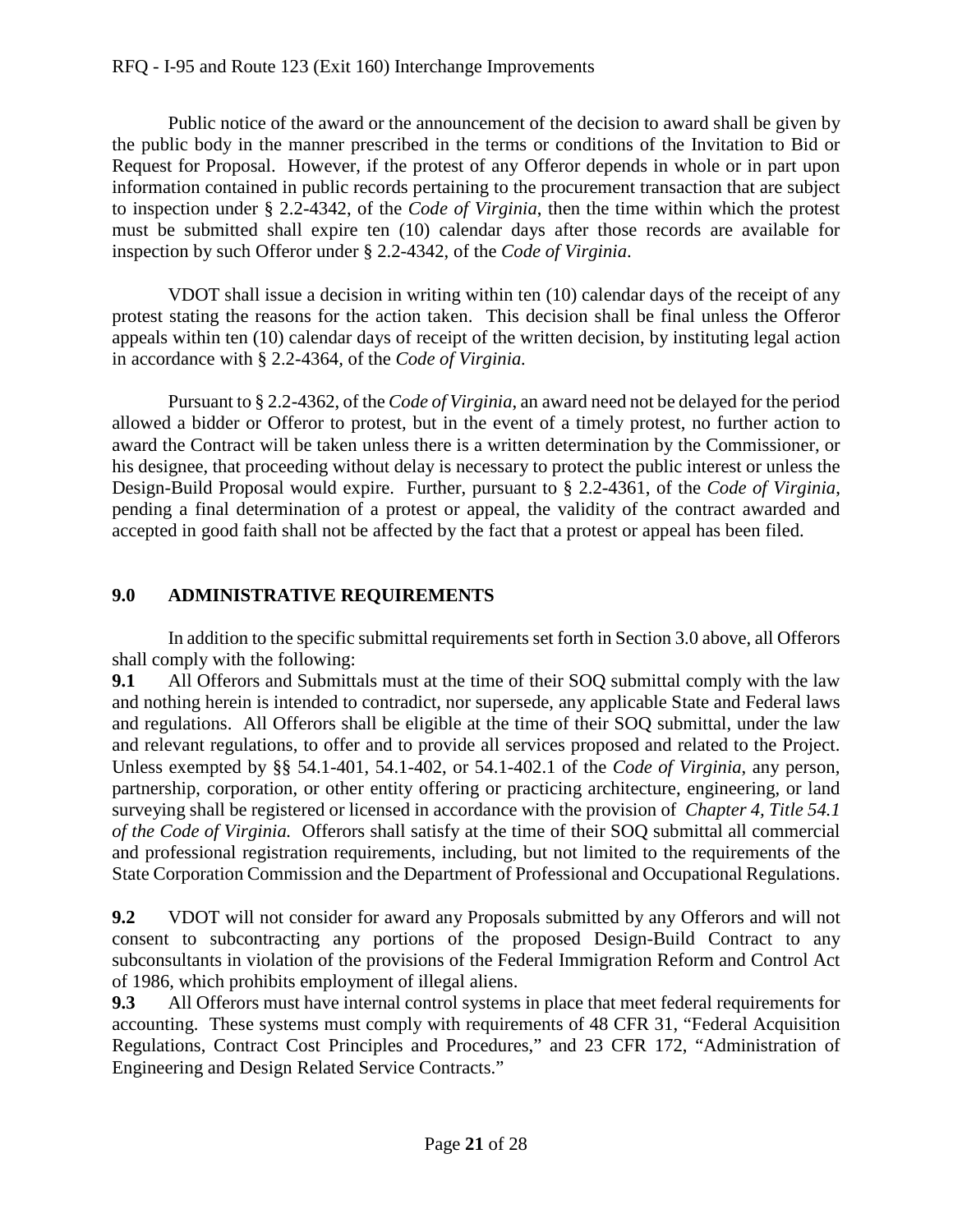**9.4** VDOT assures compliance with Title VI of the Civil Rights Act of 1964, as amended. The consultant and all subconsultants selected for this Project will be required to submit a Title VI Evaluation Report (EEO-D2) when requested by the Department to respond to the RFP. This requirement applies to all consulting firms with fifteen (15) or more employees.

**9.5** VDOT does not discriminate against an Offeror because of race, religion, color, sex, national origin, age, disability, or any other basis prohibited by state law relating to discrimination in employment.

The Offerors shall note and comply with Commonwealth of Virginia Executive Order 61 Ensuring Equal Opportunity and Access for all Virginians in state contracting and public services. The Offerors shall maintain a non-discrimination policy, which prohibits discrimination by the Offeror on the basis of race, sex, color, national origin, religion, sexual orientation, gender identity, age, political affiliation, disability, or veteran status. This policy shall be followed in all employment practices, subcontracting practices, and delivery of goods or services. The Offerors shall also include this requirement in all subcontracts valued over \$10,000.

**9.6** Offerors shall note and comply with the requirements relative to the eVA Business-to-Government Vendor system. Virginia's Total e-Procurement Solution, web site portal (*[https://www.eva.virginia.gov](https://www.eva.virginia.gov/)*), streamlines and automates government purchasing activities in the Commonwealth. The portal is the gateway for vendors to conduct business with state agencies and public bodies. All vendors desiring to provide goods and/or services to the Commonwealth shall participate in the eVA Internet e-procurement solution through either eVA Basic Vendor Registration Service or eVA Premium Vendor Registration Service. For more detail information regarding eVA, registrations, fee schedule, and transaction fee, use the website link: (*[https://www.eva.v](https://www.eva./)irginia.gov*).

**9.7** Offerors are prohibited to access VDOT right of way and private property within the Project Limits to perform any activities other than to observe the conditions of the site, unless otherwise approved in writing by VDOT's POC included in Part 1, Section 2.4. Furthermore, the Offerors are on notice that any unauthorized access to VDOT right of way and private property within the Project may be considered sufficient for the disqualification of the Offeror or may render the Offeror's Proposal non-responsive or both.

# <span id="page-22-0"></span>**10.0 DISADVANTAGED BUSINESS ENTERPRISES (DBEs)**

**10.1** Any Design-Builder, subcontractor, supplier, DBE firm, and contract surety involved in the performance of work on a federal-aid contract shall comply with the terms and conditions of the United States Department of Transportation (USDOT) DBE Program as the terms appear in Part 26 of the Code of Federal Regulations (49 CFR as amended), the USDOT DBE Program regulations; VDOT's DBE Program rules and regulations, VDOT's Road and Bridge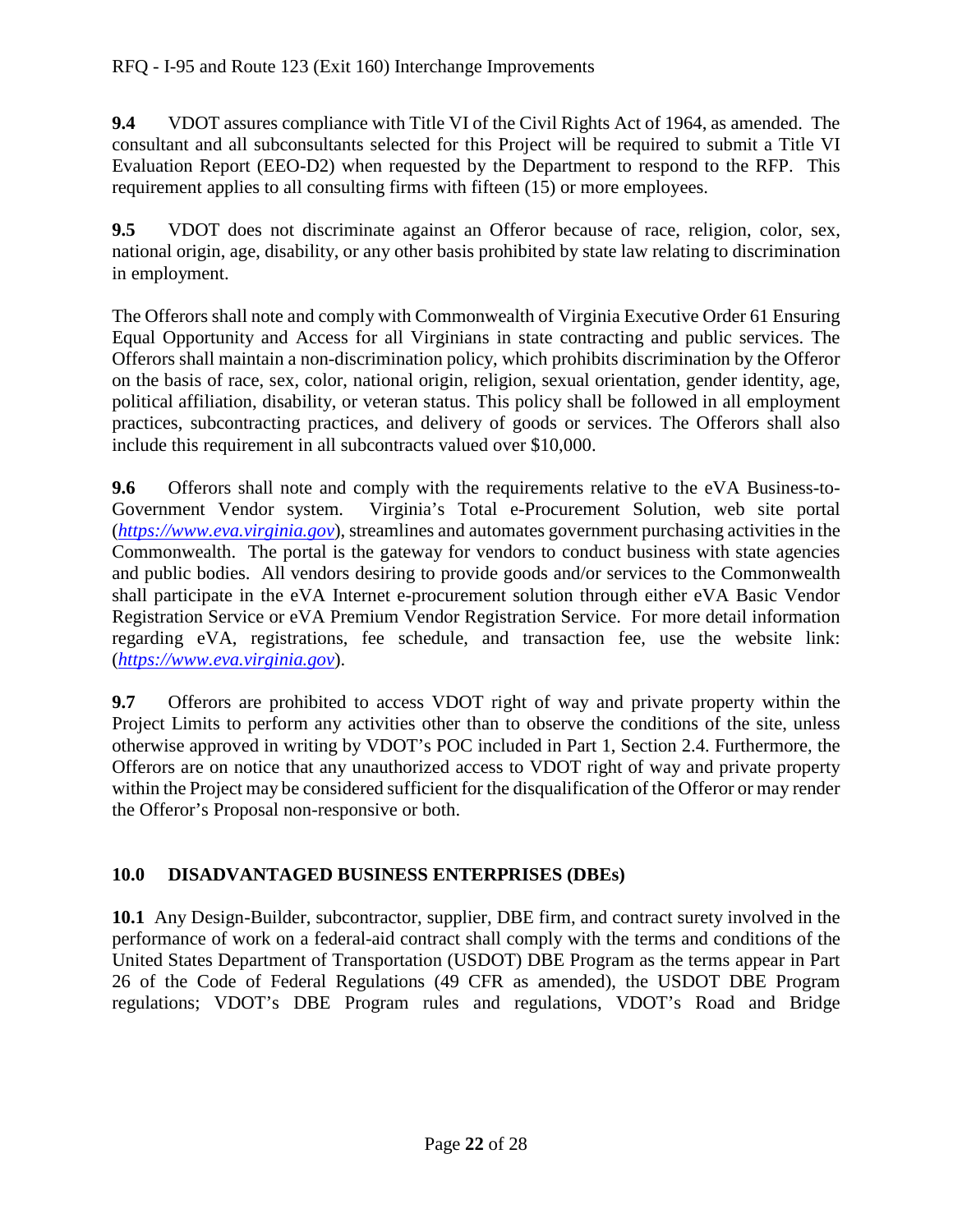Specifications and Part 5 Exhibit 107.15 (Special Provision for Use of Disadvantaged Business Enterprise for Design-Build Projects).

**10.2** It is the policy of VDOT that DBEs, as defined in 49 CFR Part 26, shall have every opportunity to participate in the performance of construction/consultant contracts. **The DBE contract goal for this procurement is identified in Section 3.2.11.** Offerors are encouraged to take all necessary and reasonable steps to ensure that DBEs have every opportunity to compete for and perform services on contracts, including participation in any subsequent supplemental contracts. If a portion of the work on the Project is to be subcontracted out, Offerors must seek out and consider DBEs as potential subcontractors. DBEs must be contacted to solicit their interest, capability and qualifications. Any agreement between an Offeror and a DBE whereby the DBE promises not to provide services to any other Offeror or other contractors/consultants is prohibited.

**10.3** After Award of the Contract the Design-Builder shall submit documentation related to the use of DBEs for Phase 1A of the Project in accordance with the procedures set forth in Part 5 Exhibit 107.15 (Special Provision for Use of Disadvantaged Business Enterprise for Design-Build Projects). The DBE must become certified with the Virginia Department of Small Business and Supplier Diversity (SBSD) prior to the performance of any work for the Project. In the case where the DBE is to be utilized to achieve the DBE participation goal, the DBE must be certified prior to the submission to VDOT of Forms C-111 (Minimum DBE Requirements), C-112 (Certification of Binding Agreement with DBE Firms) and Form C-48 (Subcontractor/Supplier Solicitation and Utilization). If the DBE is a prime, the firm will receive full credit for the planned involvement of their own workforce, as well as the work they commit to be performed by DBE subcontractors. DBE primes are encouraged to make the same outreach. DBE credit will be awarded only for work actually performed by DBEs themselves. When a DBE prime or subcontractor subcontracts work to another firm, the work counts toward the DBE goals only if the other firm itself is a DBE. A DBE must perform or exercise responsibility for at least 30% of the total cost of its contract with its own workforce.

**10.4** DBE certification entitles a firm to participate in VDOT's DBE Program. However, it does not guarantee that the firm will obtain VDOT work nor does it attest to the firm's abilities to perform any particular type of work.

**10.5** When preparing bids for projects with DBE goals, VDOT encourages prospective bidders to seek the assistance of the following offices:

> Department of Small Business and Supplier Diversity 1111 East Main Street, Suite 300 Richmond, VA 23219 Phone: (804) 786-6585 *<https://www.sbsd.virginia.gov/>*

Metropolitan Washington Airports Authority Equal Opportunity Programs Department 1 Aviation Circle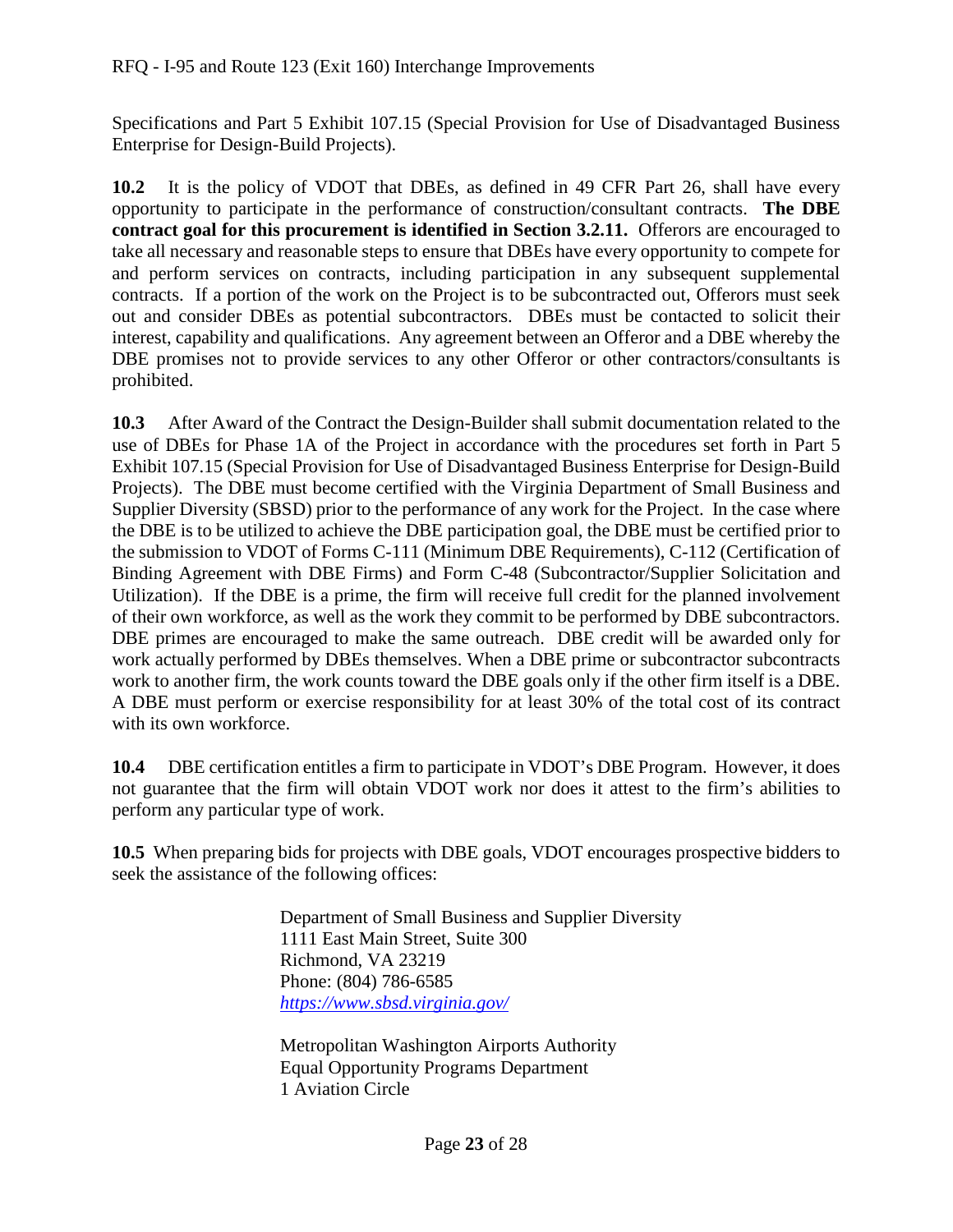Washington, DC 20001 Phone: (703) 417-8625 *<https://www.metwashairports.com/>*

Contractors are also encouraged to seek help from the VDOT Districts Equal Employment Opportunity (EEO) Offices, Central Office Civil Rights Office and the VDOT Business Opportunity and Workforce Development (BOWD) Center as listed below:

> VDOT Central Office Lynchburg District (804) 786-2085 (434) 856-8169

> Bristol, VA 24201 Fairfax, VA 22030 (276) 669-9907 (703) 259-1775

> Culpeper District Richmond District (540) 829-7523 (804) 524-6091

Fredericksburg District Salem District 87 Deacon Road 731 Harrison Avenue Fredericksburg, VA 22405 Salem, VA 24153 (540) 899-4562 (540) 387-5453

**Hampton Roads District Staunton District** 7511 Burbage Drive 811 Commerce Road Suffolk, VA 23435 Staunton, VA 24401 (757) 956-3000 (540) 332-7888

BOWD 1602 Rolling Hills Drive Suite 110 Richmond, VA 23229 Phone: (804) 662-9555

1221 East Broad Street 4219 Campbell Avenue Richmond, VA 23219 Lynchburg, VA 24501

Bristol District Northern Virginia District 870 Bonham Drive 4975 Alliance Drive

1601 Orange Road 2430 Pine Forest Drive Culpeper, VA 22701 Colonial Heights, VA 23834

The following informational websites may also be of assistance:

*https:/[/www.virginiadot.org/business/bu\\_bizDev.asp](http://www.virginiadot.org/business/bu_bizDev.asp)*

*<https://www.virginiadot.org/business/bu-civil-rights-home.asp>*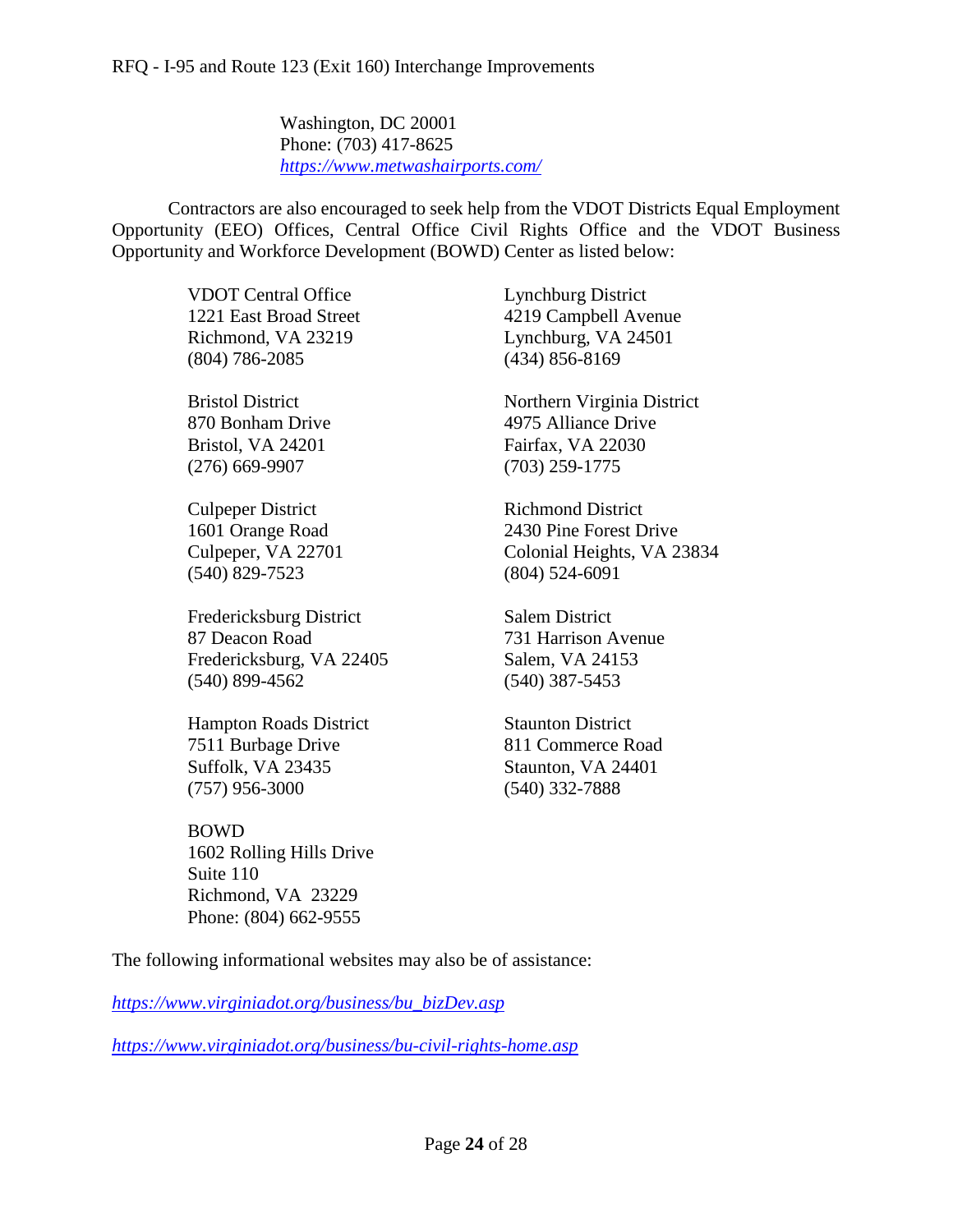**10.6** The I-95 and Route 123 (Exit 160) Interchange Improvements Project has federal funding. In accordance with the Governor's Executive Order No. 20, VDOT requires a utilization of Small, Women and Minority (SWaM) Businesses to participate in the performance of state funded projects. VDOT also encourages the utilization of SWaM Firms to participate in the performance of federally funded projects. A list of Department of Small Business and Supplier Diversity (SBSD) certified SWaM firms is maintained on the SBSD web site (*<https://www.sbsd.virginia.gov/>*) under the SWaM Vendor Directory link. Offerors are encouraged to take all necessary and reasonable steps to ensure that SWaM firms have the maximum opportunity to compete for and perform services in the design-build contract. If the Offeror intends to subcontract a portion of the services on the Project, the Offeror is encouraged to seek out and consider SWaM firms as potential subconsultants. The Offeror is encouraged to contact SWaM firms to solicit their interest, capability and qualifications. Any agreement between an Offeror and a SWaM firm whereby the SWaM firm promises not to provide services to other Offerors is prohibited.

# <span id="page-25-0"></span>**11.0 MISCELLANEOUS**

# <span id="page-25-1"></span>**11.1 Requirement to Keep Team Intact**

The team proposed by Offeror, including but not limited to the Offeror's organizational structure, Lead Contractor, the Lead Designer, Key Personnel, Sub-Contractor and/or Sub-Consultant and other individuals identified pursuant to Section 3.3, shall remain on the Offeror's team for the duration of the procurement process and, if the Offeror is awarded the Design-Build Contract, the duration of the Design-Build Contract. The Offeror shall not change or substitute any Key Personnel except due to voluntary or involuntary termination of employment, retirement, death, disability, incapacity, or as otherwise approved by the Department. Any proposed change of Key Personnel must be submitted in writing to VDOT's POC, who, in his/her sole discretion, will determine whether to authorize a change. Unauthorized changes to the Offeror's team at any time during the procurement process may result in the elimination of the Offeror from further consideration. Job duties and responsibilities of Key Personnel shall not be delegated to others for the duration of the Contract.

### <span id="page-25-2"></span>**11.2 Conflict of Interest**

**11.2.1** Implementation guidelines for VDOT's policy on organizational conflicts of interest relating to Design-Build procurement are documented in the Alternative Project Delivery Division IIM-APD-2.2

[https://www.virginiadot.org/business/design-build.asp\)](https://www.virginiadot.org/business/design-build.asp)

**11.2.2** Each Offeror shall require its proposed team members to identify potential conflicts of interest or a real or perceived competitive advantage relative to this procurement. Offerors are notified that prior or existing contractual obligations between a company and a federal or state agency relative to the Project or VDOT's Design-Build program may present a conflict of interest or a competitive advantage. If a potential conflict of interest or competitive advantage is identified, the Offeror shall submit in writing the pertinent information to VDOT's POC.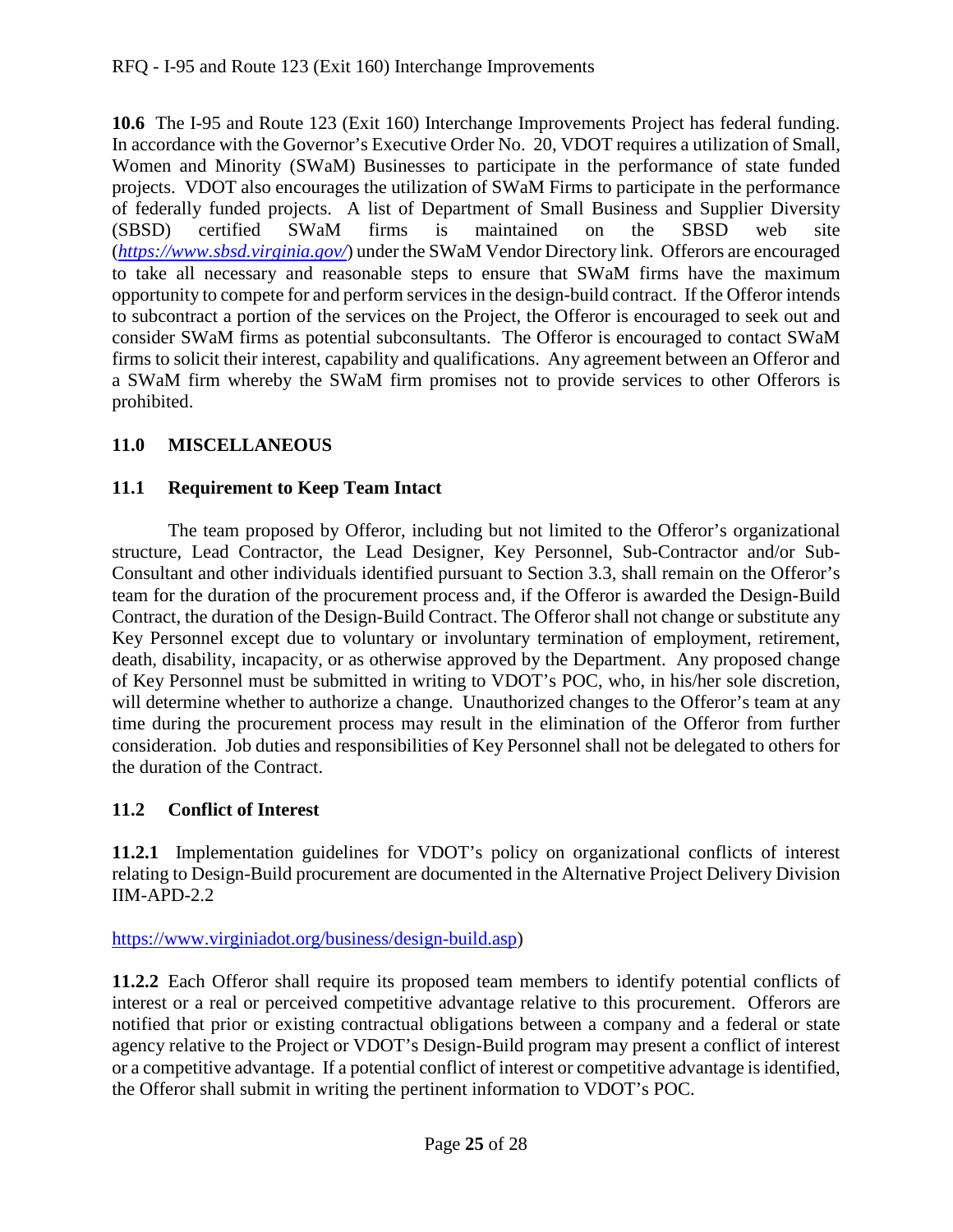**11.2.3** VDOT, in its sole discretion, will make a determination relative to potential organizational conflicts of interest or a real or perceived competitive advantage, and its ability to mitigate such a conflict. An organization determined to have a conflict of interest or competitive advantage relative to this procurement that cannot be mitigated, shall not be allowed to participate as a Design-Build team member for the Project. Failure to abide by VDOT's determination in this matter may result in a proposal being declared non-responsive.

**11.2.4** Conflicts of interest and a real or perceived competitive advantage are described in state and federal law, and, may include, but are not limited to the following situations:

- .1 An organization or individual hired by VDOT to provide assistance in development of instructions to Offerors or evaluation criteria for the Project.
- .2 An organization or individual hired by VDOT to provide assistance in development of instructions to Offerors or evaluation criteria as part of the programmatic guidance or procurement documents for VDOT's Design-Build program, and as a result has a unique competitive advantage relative to the Project.
- .3 An organization or individual with a present or former contract with VDOT to prepare planning, environmental, engineering, or technical work product for the Project, and has a potential competitive advantage because such work product is not available to all potential Offerors in a timely manner prior to the procurement process.
- .4 An organization or individual with a present contract with VDOT to provide assistance in Design-Build contract administration for the Project.

**11.2.5** VDOT reserves the right, in its sole discretion, to make determinations relative to potential conflicts of interest on a project specific basis.

**11.2.6** VDOT may, in its sole discretion, determine that a conflict of interest or a real or perceived competitive advantage may be mitigated by disclosing all or a portion of the work product produced by the organization or individual subject to review under this Section. If documents have been designated as proprietary by Virginia law, the Offeror will be given the opportunity to waive this protection from disclosure. If an Offeror elects not to disclose, then the Offeror may be declared non-responsive.

**11.2.7** The firms listed below will not be allowed to participate as a Design-Build team member due to a conflict of interest.

- Kimley-Horn and Associates, Inc. (KHA)
- Reynolds, Smith & Hills, Inc. (RS&H)
- Accumark, Inc.

• Any SOQs received in violation of this requirement will be rejected.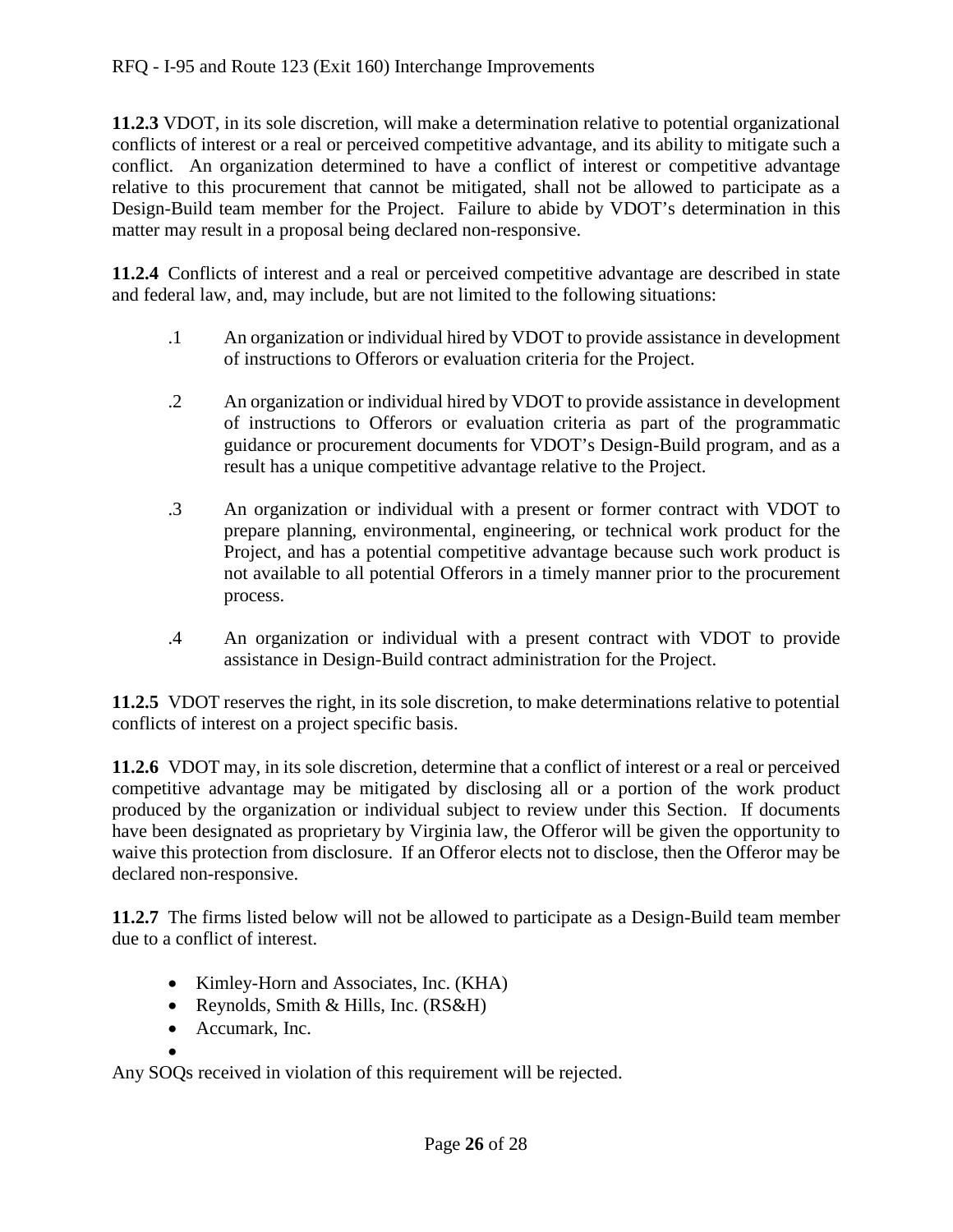#### <span id="page-27-0"></span>**11.3 Ethics in Public Contracting Act**

VDOT may, in its sole discretion, disqualify the Offeror from further consideration for the award of the Design-Build Contract if it is found after due notice and examination by VDOT that there is a violation of the Ethics in Public Contracting Act, Section 2.2-4367 of the Virginia Code, or any similar statute involving the Offeror in the procurement of the contract.

#### <span id="page-27-1"></span>**11.4 Virginia Freedom of Information Act**

**11.4.1** All SOQs submitted to VDOT become the property of VDOT and are subject to the disclosure requirements of § 2.2-4342 of the Virginia Public Procurement Act and the Virginia Freedom of Information Act (FOIA) (§ 2.2—3700 et seq. of the *Code of Virginia*). Offerors are advised to familiarize themselves with the provisions of each Act referenced herein to ensure that documents identified as confidential will not be subject to disclosure under FOIA. In no event shall the Commonwealth, the Commonwealth Transportation Commissioner, or VDOT be liable to an Offeror for the disclosure of all or a portion of a SOQ submitted pursuant to this request not properly identified as confidential.

**11.4.2** If a responding Offeror has special concerns about information that it desires to make available to VDOT but which it believes constitutes a trade secret, proprietary information, or other confidential information exempted from disclosure, such responding Offeror should specifically and conspicuously designate that information as such in its SOQ and state in writing why protection of that information is needed. The Offeror should make a written request to VDOT's POC. The written request shall:

- .1 Invoke such exemption upon the submission of the materials for which protection is sought.
- .2 Identify the specific data or other materials for which the protection is sought.
- .3 State the reasons why the protection is necessary.
- .4 Indicate that a similar process with the appropriate officials of the affected local jurisdictions is or will be conducted. Failure to take such precautions prior to submission of a SOQ may subject confidential information to disclosure under the Virginia FOIA.

**11.4.3** Blanket designations that do not identify the specific information shall not be acceptable and may be cause for VDOT to treat the entire SOQ as public information. Nothing contained in this provision shall modify or amend requirements and obligations imposed on VDOT by applicable law, and the applicable law(s) shall control in the event of a conflict between the procedures described above and any applicable law(s).

**11.4.4** In the event VDOT receives a request for public disclosure of all or any portion of a SOQ identified as confidential, VDOT will attempt to notify the Offeror of the request, providing an opportunity for such Offeror to assert, in writing, claimed exemptions under the FOIA or other